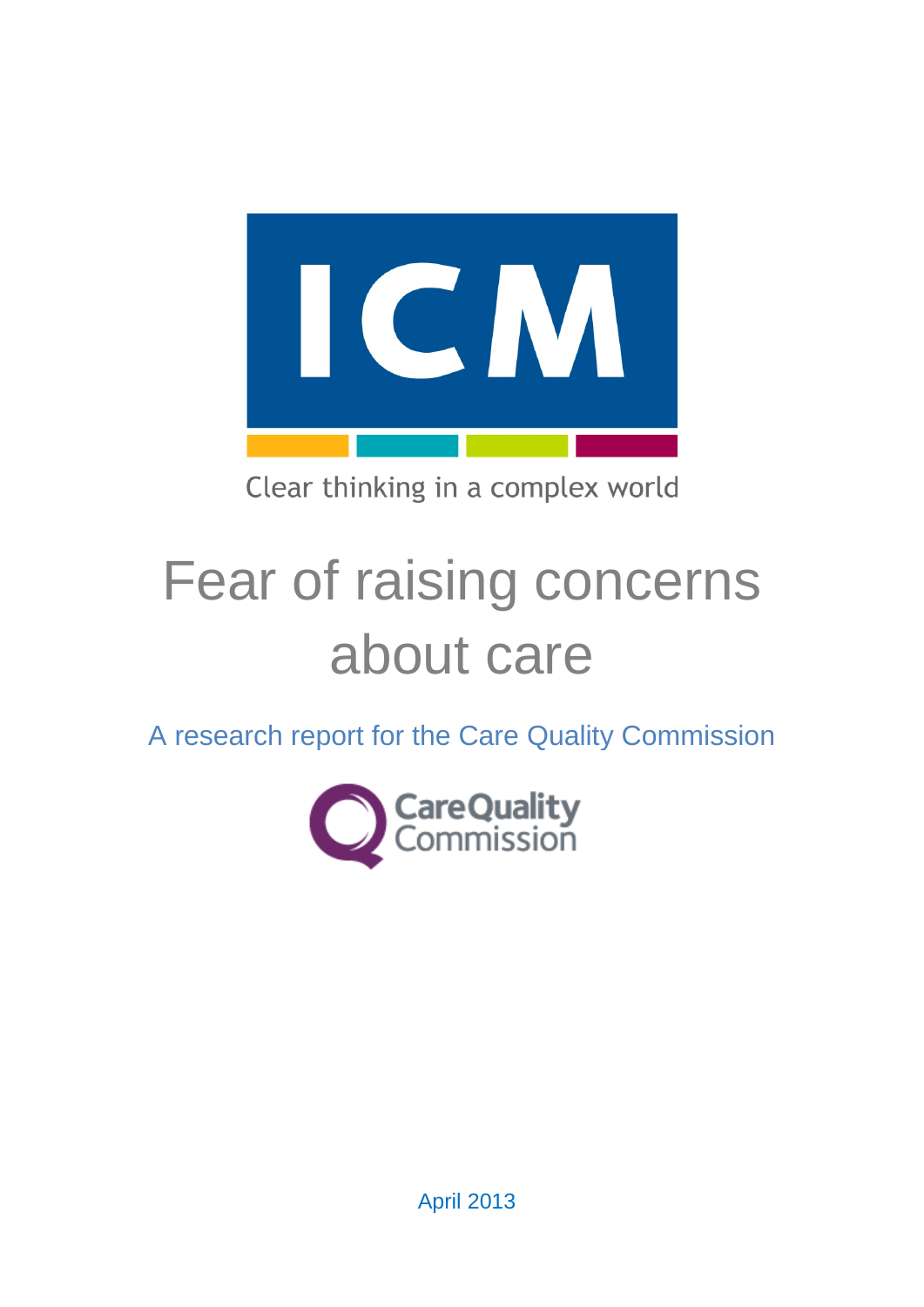# **Contents**

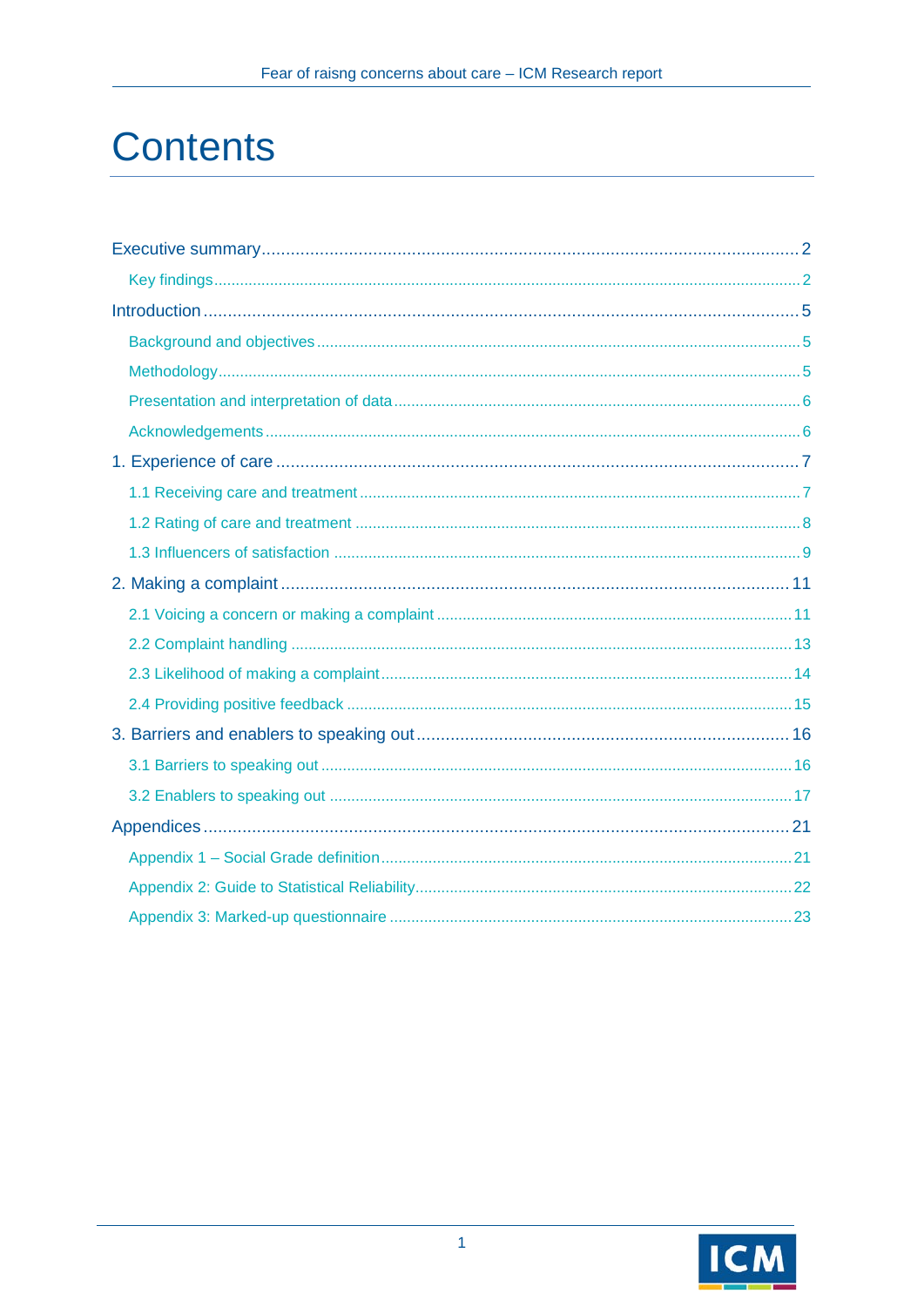# <span id="page-2-0"></span>Executive summary

This report presents the findings from a nationally representative survey of the general public, conducted using Computer-Assisted Telephone Interviewing (CATI). The research was designed to establish as fully as possible people's willingness to report concerns about the standard of care in the health and social care sector.

This research was undertaken by the ICM Government & Social Research team on behalf of the Care Quality Commission. The research was carried out 12-14 April 2013.

# <span id="page-2-1"></span>**Key findings**

### **Experience of care**

- GPs are the most commonly used health or social care service: 65% have personally had treatment from a doctor in the past 12 months, while 53% have an immediate family member who has.
- **•** Dental care is the second most commonly used service: 62% have personal experience in the past year while 46% have an immediate family member who has.
- Three in ten people have received care or treatment in a hospital in the past 12 months (29%), while 35% have an immediate family member who has.
- Experience of social care is much less common than health care. Just two per cent of people have personally received care or treatment from a care home and the same proportion has experienced care from an agency within their own home.
- **People are generally positive about the standard of care they have received from** health and social care providers:
	- o Among service users, dentists have the highest ratings for quality of care, with 91% rating it as good and three per cent rating it as bad.
	- o 86% of people who have experience of a GP practice say that their treatment was good compared to five per cent who say it was bad.
	- o 80% rate hospital care as good compared to 11% who say it was bad.
	- o 78% rate in-home social care as good, while eight per cent say it was bad.
	- o 74% of those with experience of a care home say the quality of care was good compared to 12% who say it was bad.
- Being treated with respect is the most important factor for people in the provision of health and social care (47%), while fairness is also rated highly (29%).

### **Making a complaint**

- Instances of people making a complaint are low. Among those who have experience of health and social care services in the past year, eight per cent have voiced a concern to a member of staff about the standard of care and four per cent made an official complaint.
	- o Those who have received social care are significantly more likely to say that they have voiced a concern about the quality of care received (19% compared to eight per cent overall), but are no more likely to have made an official complaint.
- Conversely, 29% of people have provided positive feedback about their time spent receiving care.

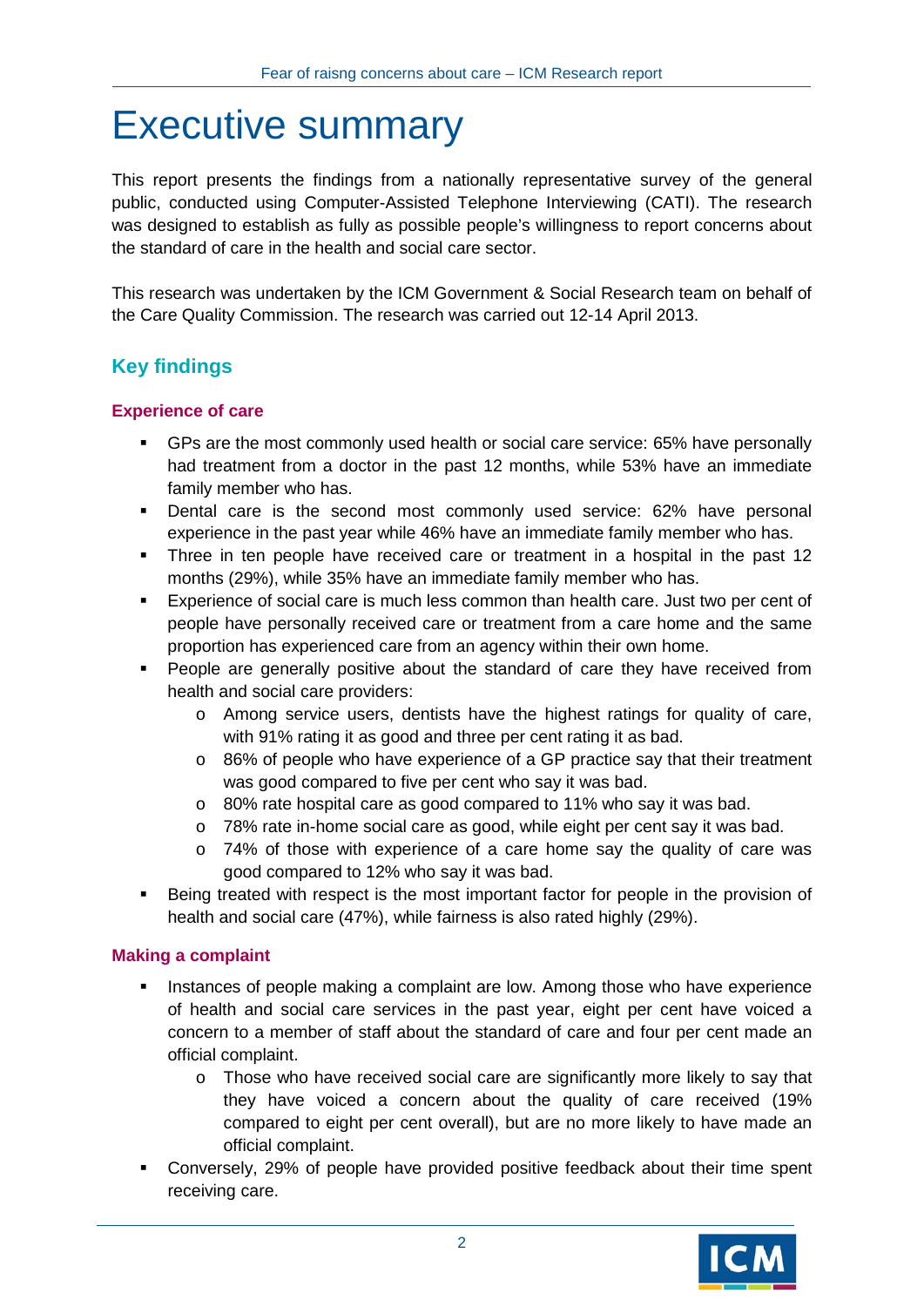- Those who have made a complaint tend to be negative about the way it was handled:
	- o 57% say that they did not receive a satisfactory response;
	- o 55% say that their concern was not welcomed; and
	- o 34% say that they were not treated with respect while their concern was being handled.
- Among those who have not made a complaint, 82% said that they would do if they felt they had received a poor standard of care.

### **Barriers and enablers**

- The main barrier to making a complaint is not wanting to be seen as a trouble maker (26% of people say that is the main factor that would prevent them from making a complaint).
- However, a further quarter say that the main factor that would prevent them from making a complaint is that it would not make a difference and nothing would improve as a result (25%).
- One in nine people say that the single main reason why they would not complain is that they are worried their care would get worse as a result (11%).
- Greater information is the strongest enabler to speaking out. 76% of people say that knowledge of the standard of care they have a legal right to receive would encourage them to speak out about poor care. This is even more important among those who with experience of care homes (86%).
- An open and encouraging culture is also seen as a strong enabler: 75% say that being told by the provider that they want patients to raise any concerns they have would encourage them to do so. Similarly, 73% say that they would be likely to raise a concern or make a complaint about poor care if the service provider actively sought their views through questionnaires.
- Feedback is a key enabler for some: 70% say they would be likely to raise any concerns they had if the provider regularly gave information on the actions they have taken in response to concerns.
- Anonymity is seen as an enabler by 64% of people, but 21% say that it would not make them any more likely to raise any concerns they have.
- **Having an advocate or third party would make 68% of people more likely to raise any** concerns they have. This mechanism is seen as more useful by those receiving social care and those who are out of work.

### **Social care**

Experience of social care, either personally or through a loved one, is relatively uncommon among the general public as a whole. Just 14% of people have experienced either a care home or a home-care agency. And the majority of these people are relations of those in care: overall, just two per cent of people have personally had care or treatment from a care home or a home-care agency.

The majority of those who have received social care, or have a family member who has, are positive about the quality of care they received. For example, 78% of those with experience of a home-care agency say the quality was good, and 74% of those with experience of a care home say the same. However, the proportion rating the standard of care as bad (eight per cent of those with experience of in-home care and 12% of those with experience of a care home) is higher than comparable figures for health care services such as GPs, dentists and hospitals.

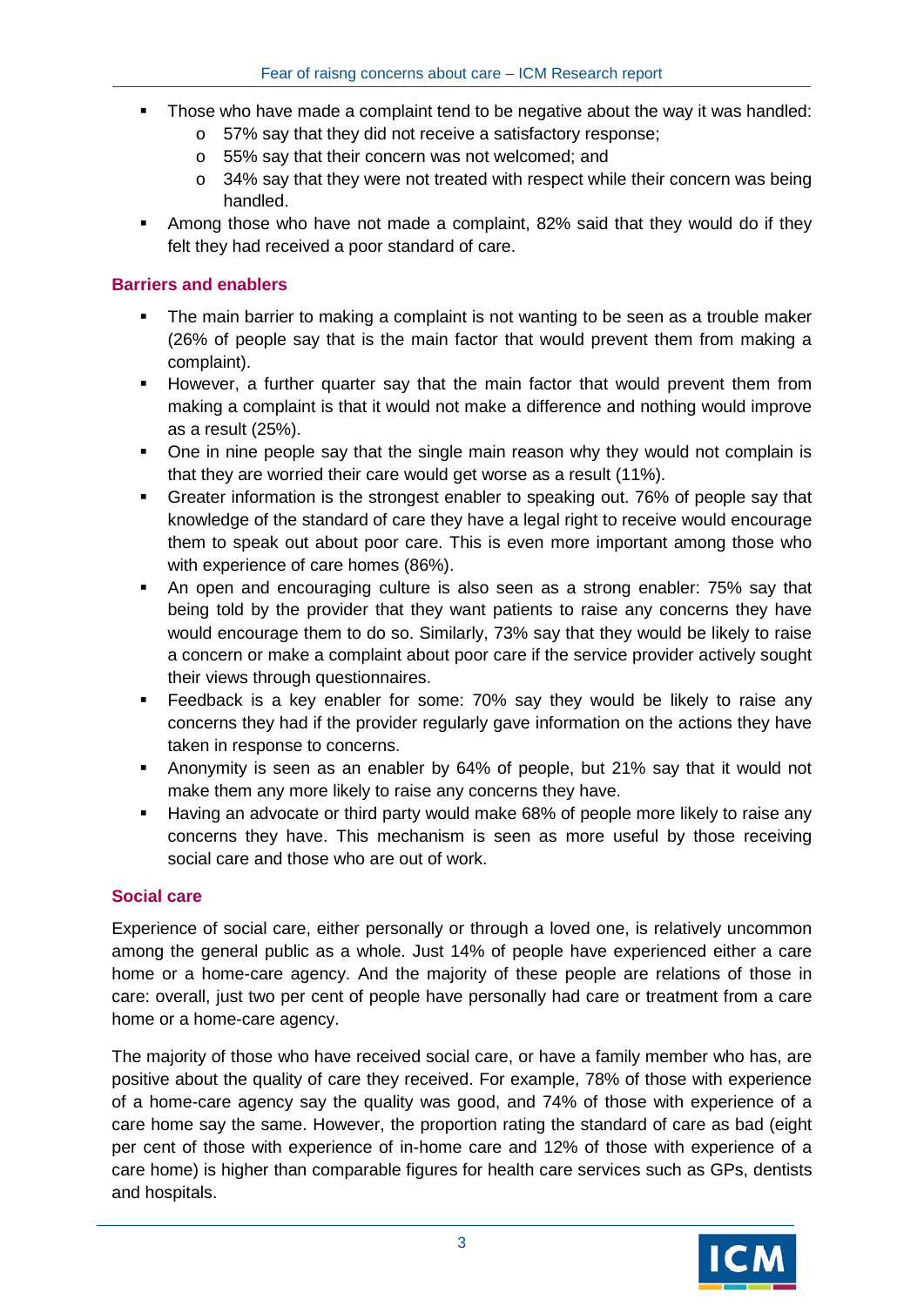This is reflected in the finding that 23% of those who have received social care in the past 12 months, or have a family member who has, have voiced a concern or made a complaint about the standard of care received – much higher than the comparable figure for hospitals (15%), GPs (11%) and dentists (10%). This difference is mainly driven by much higher numbers of people voicing concerns; when it comes to making official complaints, those receiving social care are no more or less likely to do so than those receiving health care.

That said, those receiving social care are also more likely to have provided positive feedback on their care (50% compared to 36% of those with experience of hospital care and 31% of those with experience of care from a GP or a dentist).

There are some notable differences in perceived barriers and enablers of speaking out among those who have experience of social care. Those who have received social care are significantly more likely to say that a barrier to making a complaint is that staff are already too busy and that complaining would not help matters (23% say this is the main reason for not complaining compared to 15% overall).

Some mechanisms to encourage people to make complaints when the quality of care is poor are more relevant to those receiving social care. For example, those receiving social care are significantly more likely to say that having an advocate or third party to raise concerns on their behalf would help (77% compared to 68% overall). Those receiving social care are also more likely to say that providers actively seeking their views through questionnaires would make them more likely to raise concerns or make a complaint (85% compared to 73%). Finally, a knowledge of the standard of care they are legally entitled to would encourage 85% of those receiving social care to make a complaint if they had any concerns, compared to an average of 76% of people.

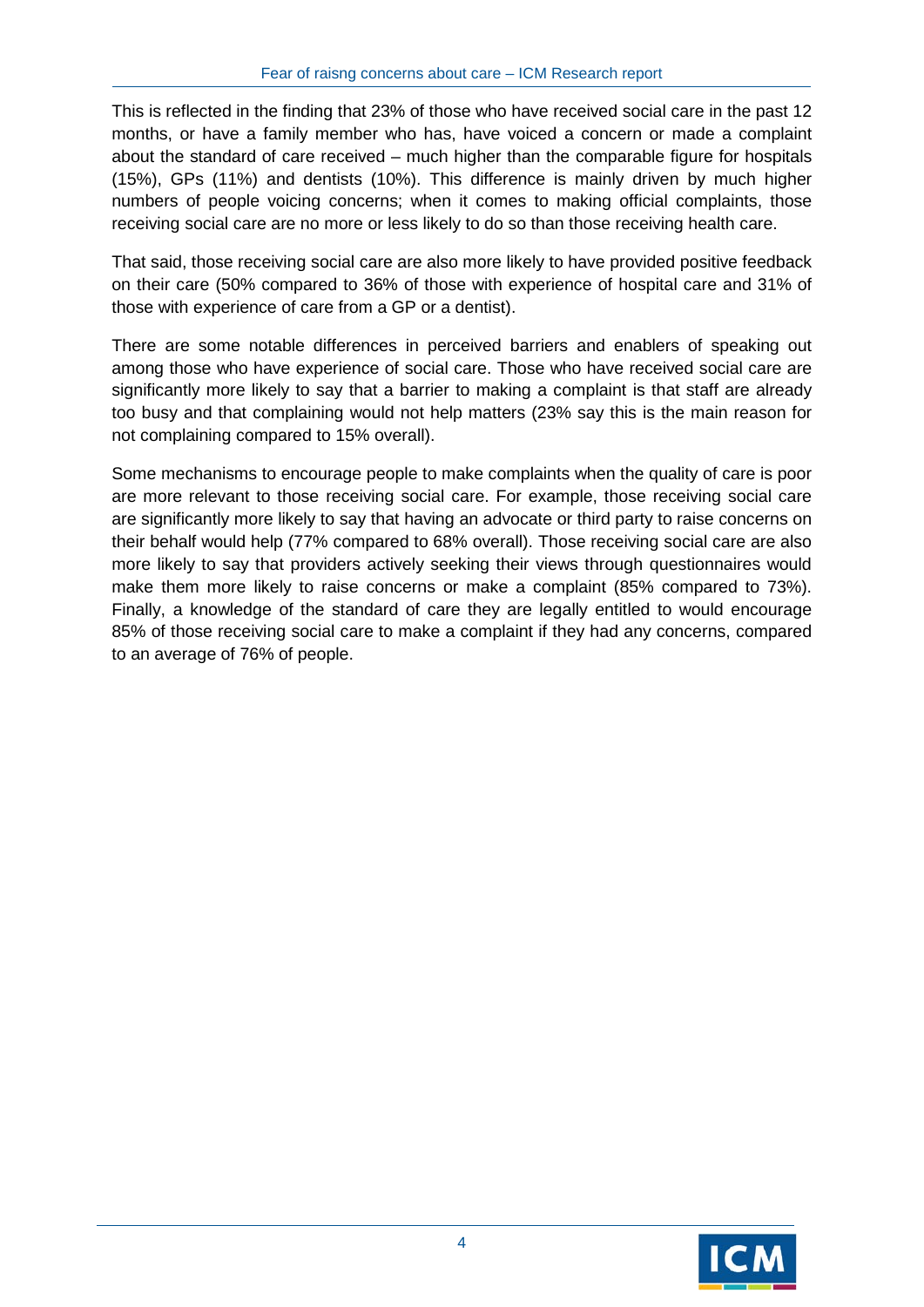# <span id="page-5-0"></span>Introduction

This report presents the findings from a survey of the general public, conducted using Computer-Assisted Telephone Interviewing (CATI). The research was designed to establish as fully as possible people's willingness to report concerns about the standard of care in the health and social care sector.

This research was undertaken by the ICM Government & Social Research team on behalf of the Care Quality Commission.

# <span id="page-5-1"></span>**Background and objectives**

The Care Quality Commission's role is expanding. One aspect of this is that CQC is now required to place greater regulatory focus on whether care providers have open cultures and leadership that encourage people to speak out about poor care.

In light of this, CQC has undertaken a programme of work which found that people are often unwilling to report their concerns, fearing that doing so would have negative ramifications for them or their loved ones.

In order to explore whether this anecdotal evidence is representative of the wider population, CQC commissioned ICM to conduct a quantitative survey designed to understand people's willingness to report concerns about the standard of care in the health and social care sector. In particular, the research aimed to understand:

- Whether a statistically significant proportion of people receiving care would speak out if they felt they had received poor care;
- Whether a statistically significant proportion of the population generally would speak out if they felt they had received poor care;
- What prevents people from speaking out about their concerns regarding care they or their loved ones have received;
- What reasons people give for not speaking out about their concerns, and which of these is most common; and
- What would encourage people to speak out about poor care.

# <span id="page-5-2"></span>**Methodology**

The research was conducted using ICM's regular telephone omnibus. A representative quota sample of 1,005 adults aged 18 and over was interviewed throughout Great Britain.

Interviews were conducted by telephone using CATI (Computer Assisted Telephone Interviewing) between 12 and 14 April 2013. 85% of the interviews were conducted using landline telephone numbers using a Random Digit Dialling method. In addition to this, 15% of the interviews were conducted using a representative mobile-phone only sample to counter the growing trend for mobile-only households and the lower penetration of land-lines among younger people.

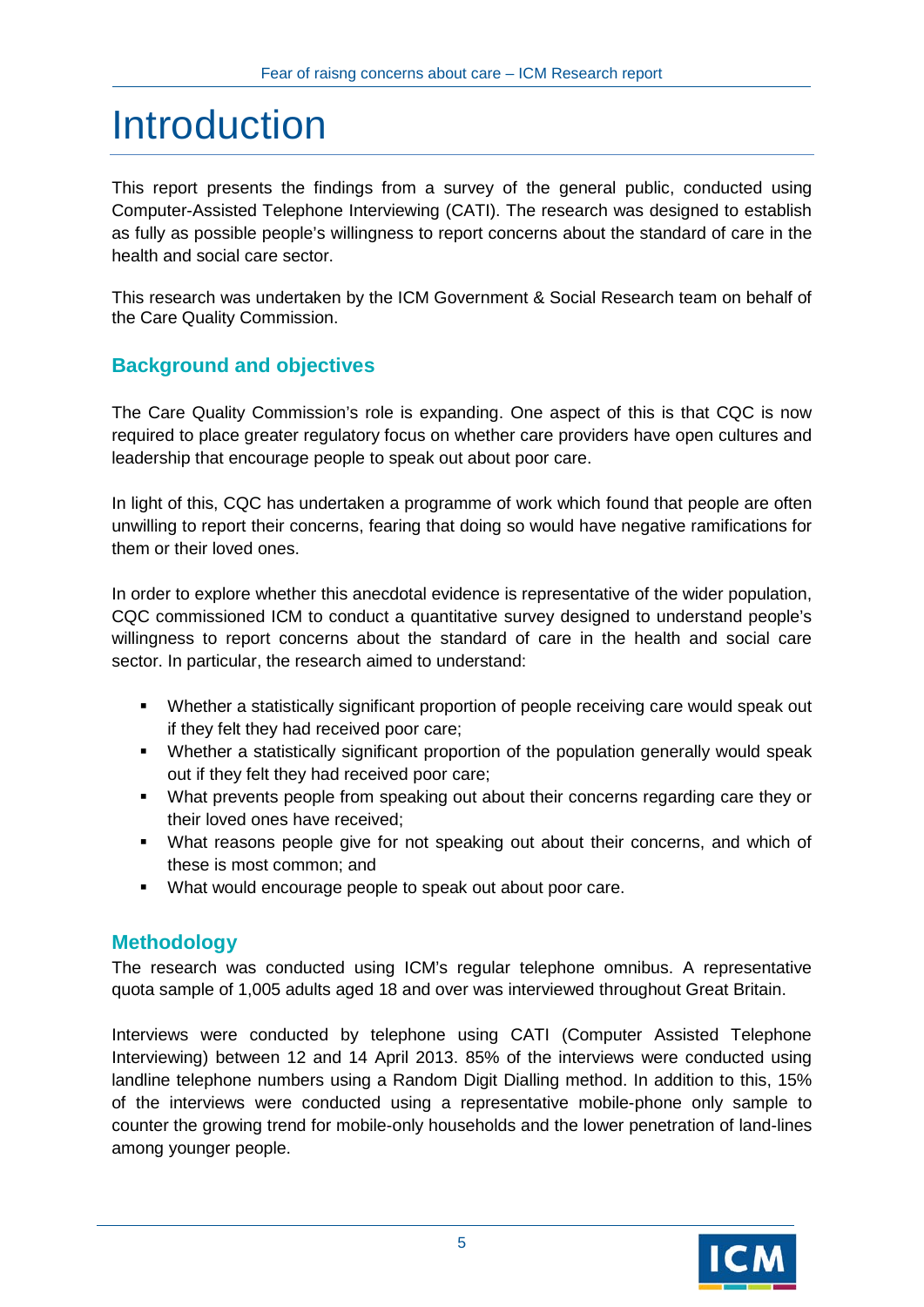In order to correct for differential refusal within the contacted sample, a rim weighting system is applied for age, social grade, region and working status within gender to the to reflect the known profile of Great Britain.

### <span id="page-6-0"></span>**Presentation and interpretation of data**

It should be remembered that a sample of the British public – rather than everyone – participated in the research. As a consequence, all results are subject to sampling tolerances, which means that not all differences are significant. As a rule of thumb, results are accurate to +/- 3 percentage points. A guide to statistical reliability is included in the appendices.

Please note that, in the main, this report only comments on differences that are significant and statistically reliable. Where differences are not statistically significant this is noted in the text.

Where percentages do not add up to 100% this is due to multiple answers, to rounding of decimal points up or down, or to the exclusion of 'Don't know' or 'No response' categories. Data are not weighted. Throughout the report, an asterisk (\*) denotes any value of less than half a per cent but above zero.

Throughout the report differences across social grades are highlighted when statistically significant. Explanation of social grade categories can be found in the appendix of this report.

### <span id="page-6-1"></span>**Acknowledgements**

ICM would like to thank Katie Pringle and Jill Morrell at the Care Quality Commission for their help and support in developing this project. Special thanks also go to the 1,005 Great British adults who took part in the survey.

*©ICM Research/211325 April 2013*

*Report prepared by:*

*Martin Boon (martin.boon@icmresearch.com) Gregor Jackson (gregor.jackson@icmresearch.com) Peter Cornick (peter.cornick@icmresearch.com)*

*Tel: 020 7845 8300* 

*Twitter:<http://twitter.com/ICMResearch> Address: ICM Research, Berkshire House, 168-173 High Holborn, London, WC1V 7AA*

*Web: [www.icmresearch.com](http://www.icmresearch.com/)*

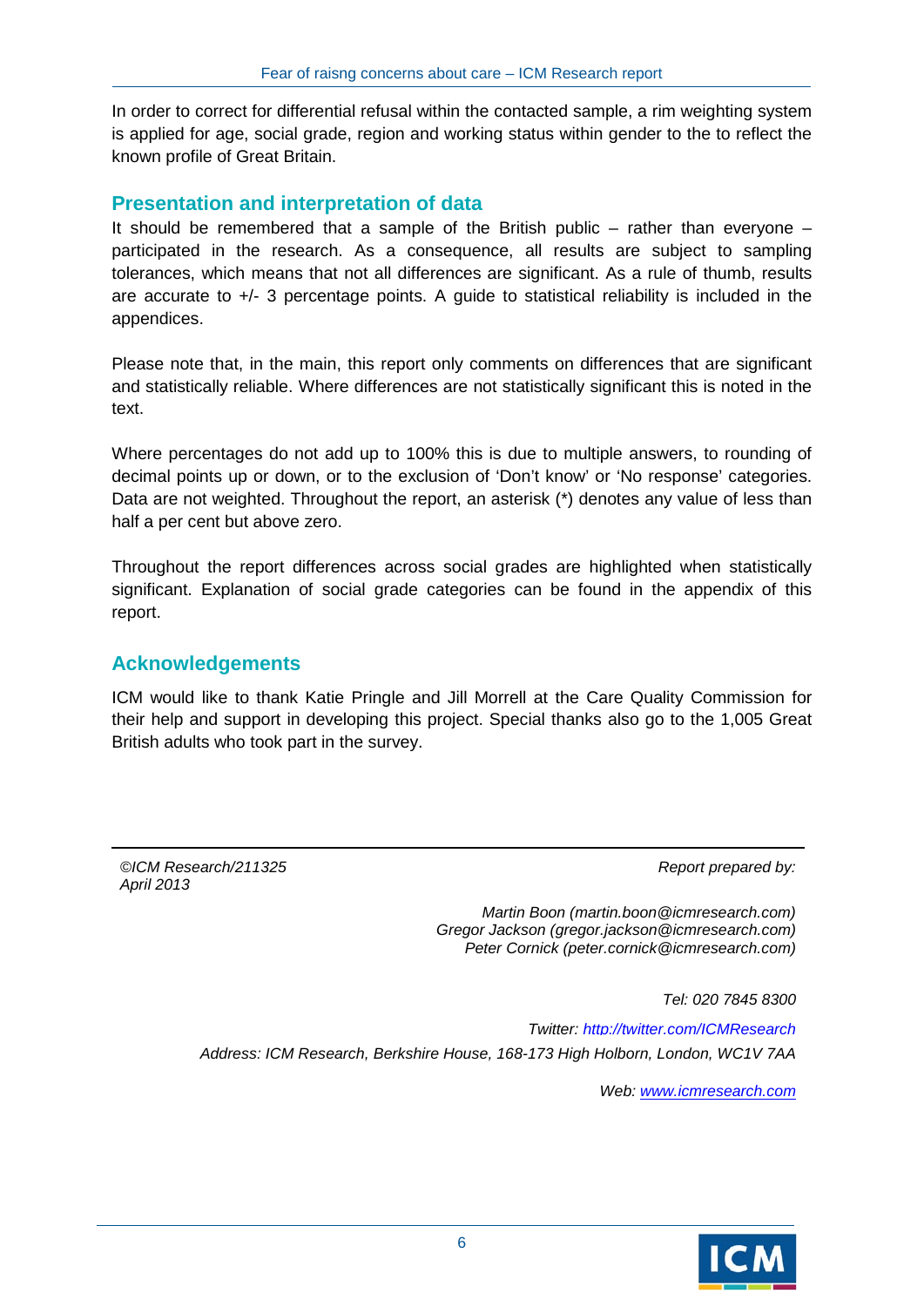# <span id="page-7-0"></span>1. Experience of care

# <span id="page-7-1"></span>**1.1 Receiving care and treatment**

**GPs** are the most widely accessed form of care regulated by the Care Quality Commission (CQC). In the past year 81% of the population has either received or experienced care or treatment from a GP practice. Two in three people have had treatment from a doctor themselves (65%), while 53% have an immediate family member who has had treatment from a GP.

The next most commonly accessed form of health or social care is **dental care**. Three in five people have personally received care in a dental practice in the last year (62%), while 46% say that an immediate family member has. Combined, this means that 73% of people have some experience of dental care in the past 12 months.

Just over half of the population has some familiarity with **hospital care** in the past year (55%). Three in ten people have received treatment or care in hospital personally (29%), while 35% say that a family member has received treatment.

Experience of **social care** is much less common. Just two per cent of people have personally received care from a home, while the same proportion has personally received care within their own home. That said, nine per cent of people have a family member who has received care from a home and six per cent have a family member who has received care within their own home.



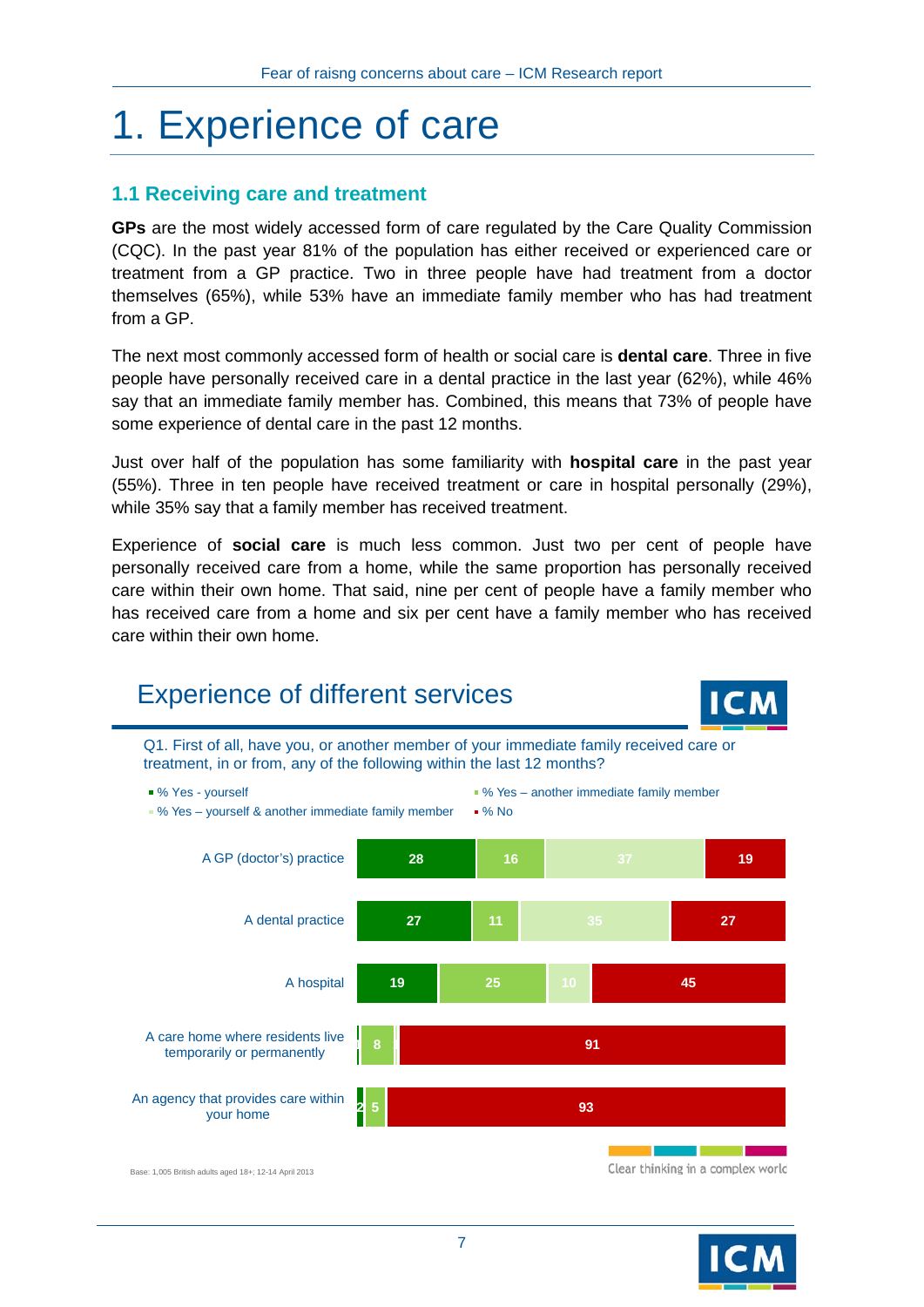Older people tend to have more personal experience of all forms of health care. To illustrate, those aged 65 and over are significantly more likely to have personally received care or treatment from:

- A hospital (34% of those aged 65 and over have personal experience of care or treatment from a hospital in the past 12 months, compared to 19% overall);
- A GP practice (46% compared to 28% overall); or
- A dental practice (33% compared to 27% overall).

However, older people are no more likely than any other group to have received social care.

# <span id="page-8-0"></span>**1.2 Rating of care and treatment**

All those who are familiar with different care providers were asked to rate the quality of care either they or their family member received. People are generally very positive about the standard of care, with only a minority rating their care as bad.

Those who have used a **dentist** are the most positive, with 91% rating their treatment as good and just three per cent saying it was bad. People are similarly positive about the care they have received from their **GP**, with 86% rating it as good and five per cent bad.

Among those who are familiar with **hospital** care, 80% rate the quality as good but one in nine people say that the care they or their family member received was bad (11%).

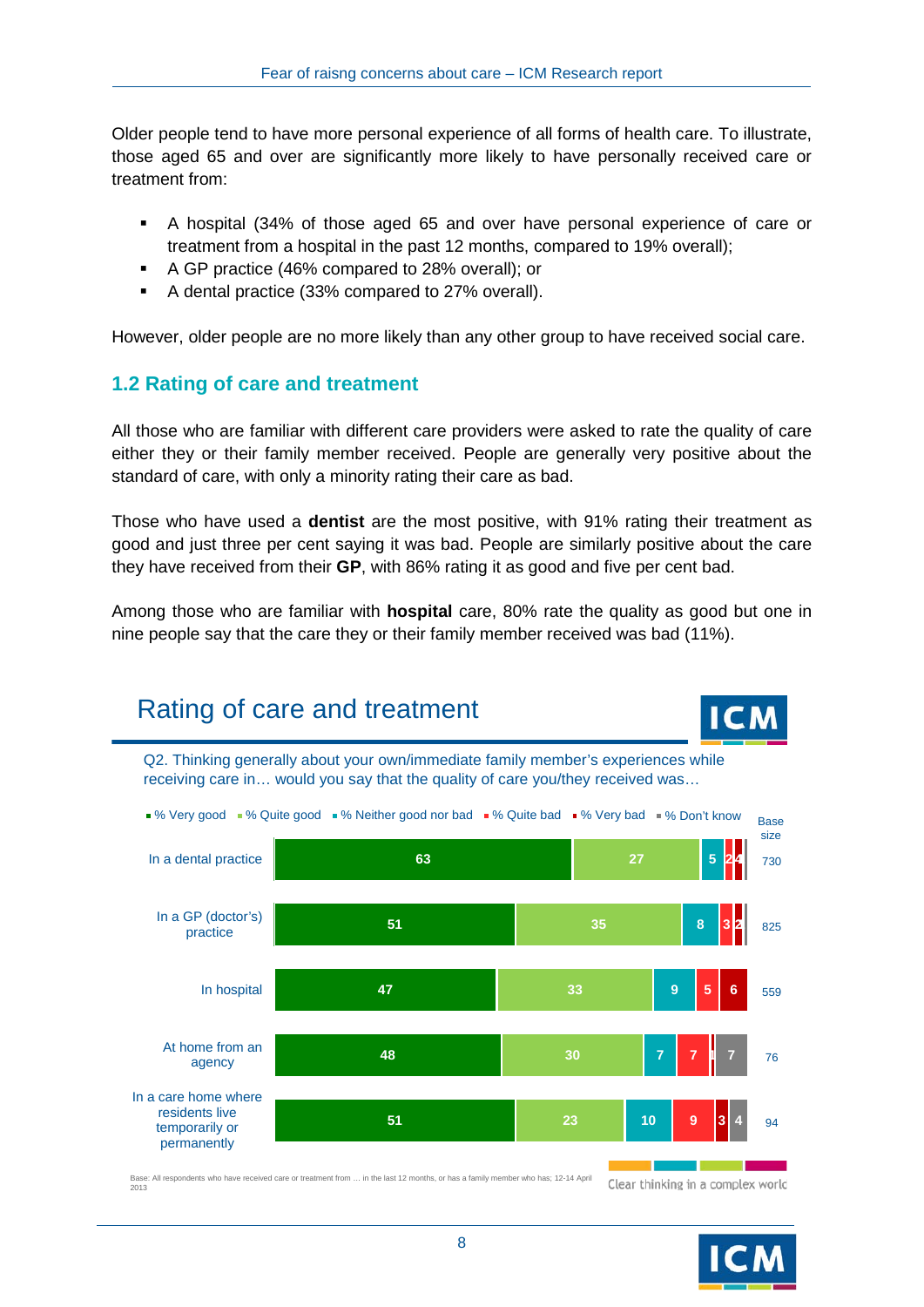As discussed above, only a minority of people have experience of social care, which means that the base size is very low and some care should be taken in interpreting the results. However, among those who have either familial or personal experience of **in-home care** 78% say the care was good compared to eight per cent who say it was bad. Those with experience of a **care home** are slightly less positive, with 74% rating the quality of care as good compared to 12% who say it was bad.

## <span id="page-9-0"></span>**1.3 Influencers of satisfaction**

In order to shed some light on what lies behind these ratings, people were asked what is most important to them when it comes to the provision of health and social care services.

By some distance, the most important factor is the way in which people are treated. Half of respondents say that treating people with respect and dignity is one of the most important factors (47%), while 29% say that it is important that everyone is treated fairly.

Around a quarter of people say that it is important that people who run and manage health and social care services are good at their job (27%) and that services are effective (24%).

Choice about where and when they receive treatment is one of the most important factors for 24% of people and a similar proportion say that being involved in decisions about care or treatment is important (23%).

# Influencers of satisfaction



Q11. Which two or three of the following do you think are most important when it comes to the provision of health and social care services?



Base: 1,005 British adults aged 18+; 12-14 April 2013

Clear thinking in a complex world

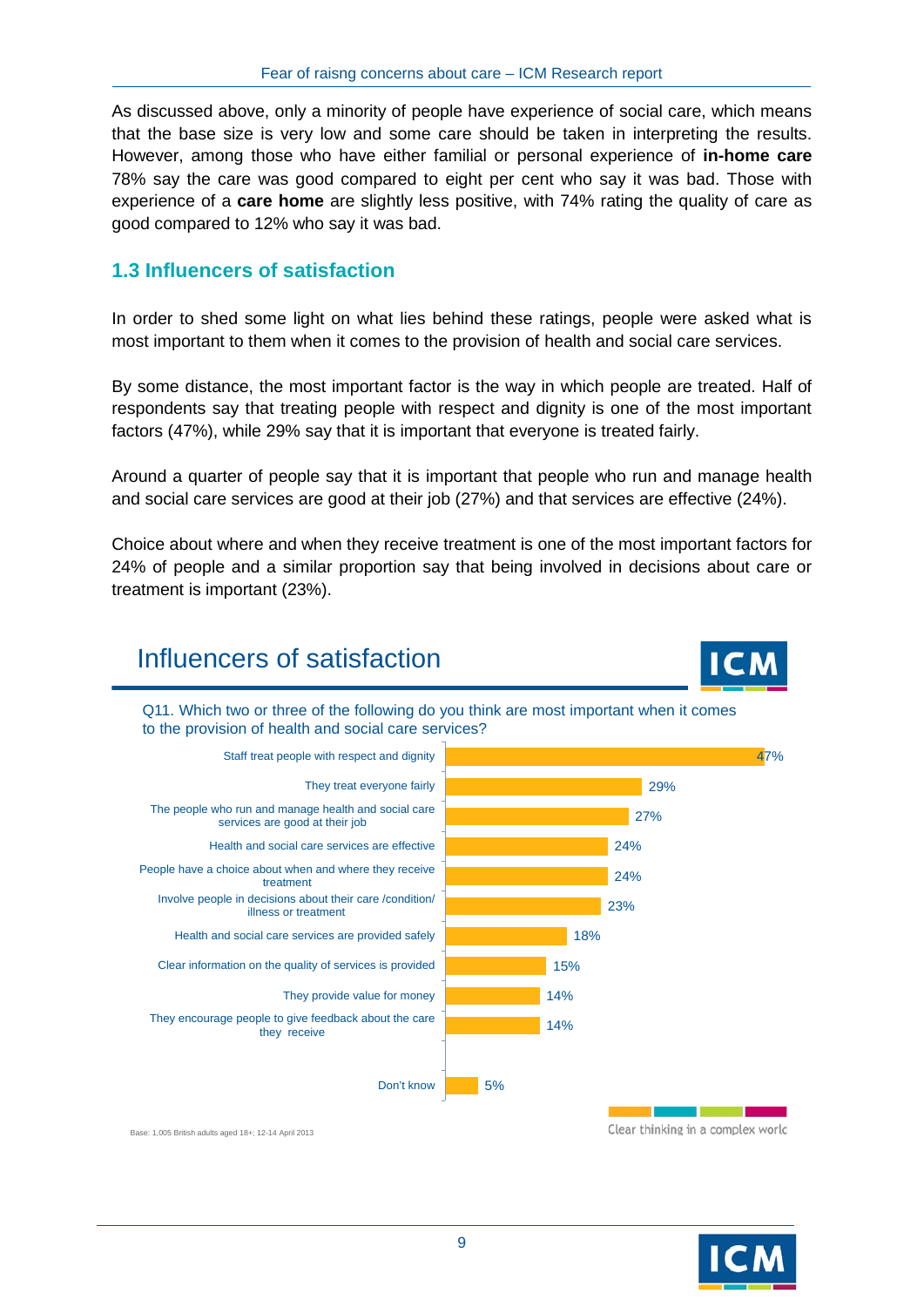Value for money is seen as relatively less important, with just 14% of people picking it as one of their top three factors. Similarly, encouraging people to give feedback about their care is also highlighted by just 14% of people. It is important to note that this does not mean that a majority of people do not think these factors are important, just that they have a lower relative importance compared to competence, choice, fairness, respect and dignity.

The same hierarchical pattern is observed among men and women, and across different age groups, social grades and regions.

However, there are some notable differences in priorities across ethnic groups. In particular, white people are significantly more likely to say that treating people with respect and dignity is important (50% compared to 26% of BMEs) whereas those from ethnic minorities place relatively more importance on fairness (37% compared to 28% of white people) and effectiveness (34% compared to 23%).

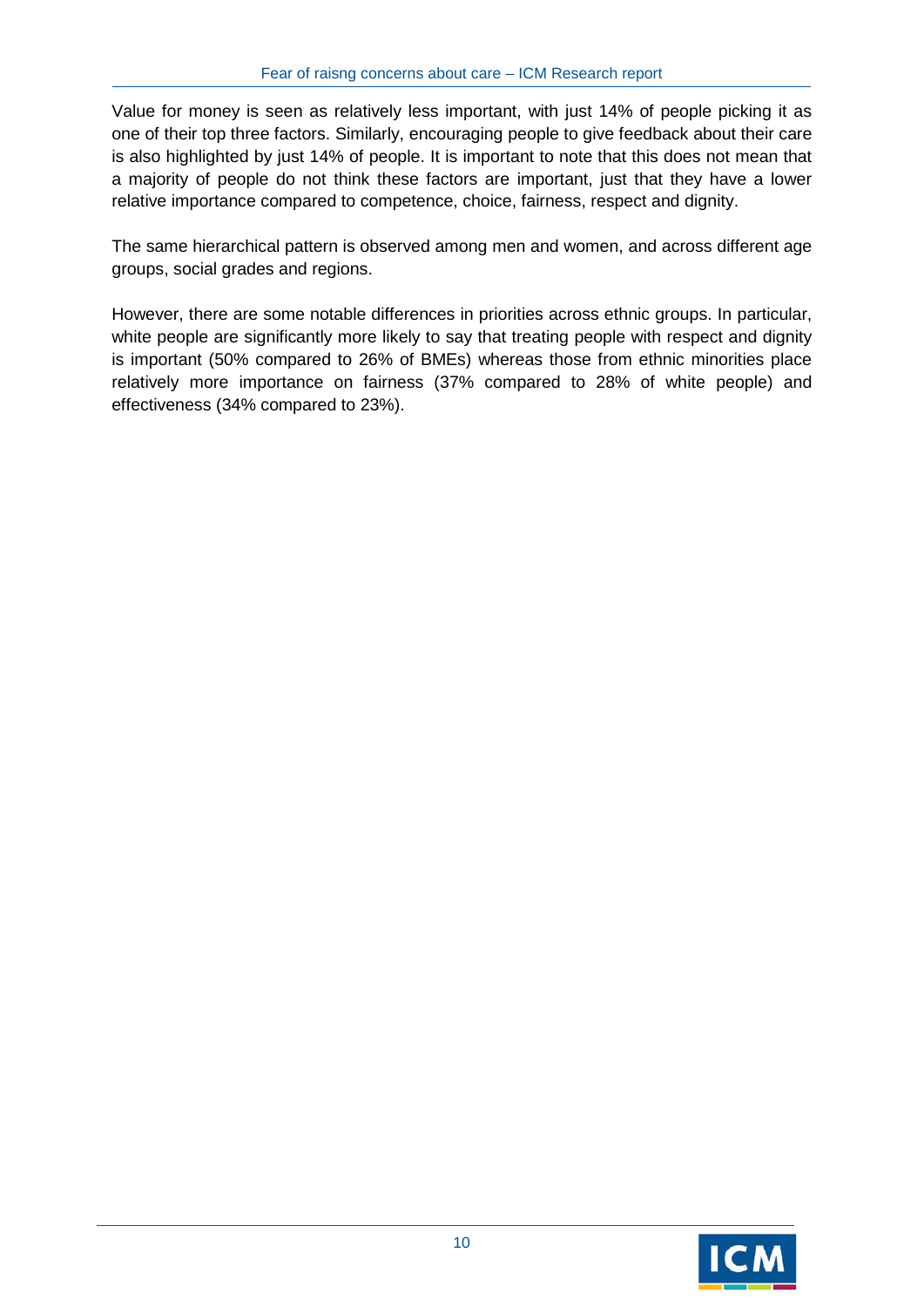# <span id="page-11-0"></span>2. Making a complaint

# <span id="page-11-1"></span>**2.1 Voicing a concern or making a complaint**

Instances of people making complaints are low. Among those who have either received formal health or social care themselves, or have a family member who has, just four per cent have made an official complaint about the standard of care received. A further eight per cent have voiced a concern to a member of staff about the standard of care received.



Those receiving social care are significantly more likely to have voiced a concern than those receiving health care. To illustrate, 20% of those receiving care or treatment from a care home (or who have a family member who is receiving care or treatment) have voiced a concern, as have 20% of those receiving care from in their own home. This compares to 11% of those who have experience of care or treatment from a hospital, nine per cent of those with experience of care or treatment from a GP and eight per cent of those who have used a dental practice.

However, while those receiving social care are more likely to have voiced a concern, they are no more likely to have made an official complaint.

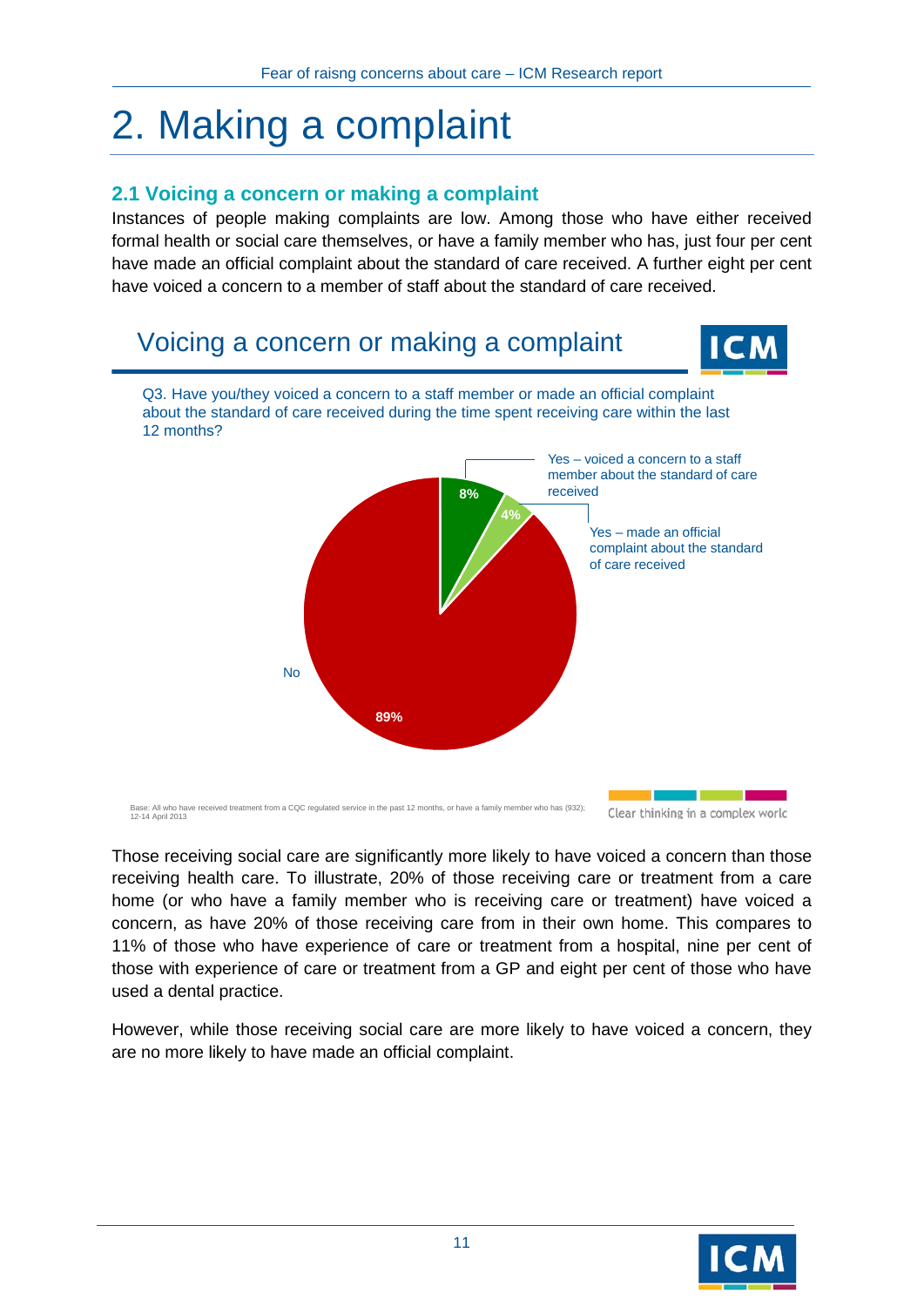# Voicing a concern or making a complaint



Q3. Have you/they voiced a concern to a staff member or made an official complaint about the standard of care received during the time spent receiving care within the last 12 months?



Base: All who have received treatment from a CQC regulated service in the past 12 months, or have a family member who has (932); 12-14 April 2013Clear thinking in a complex world

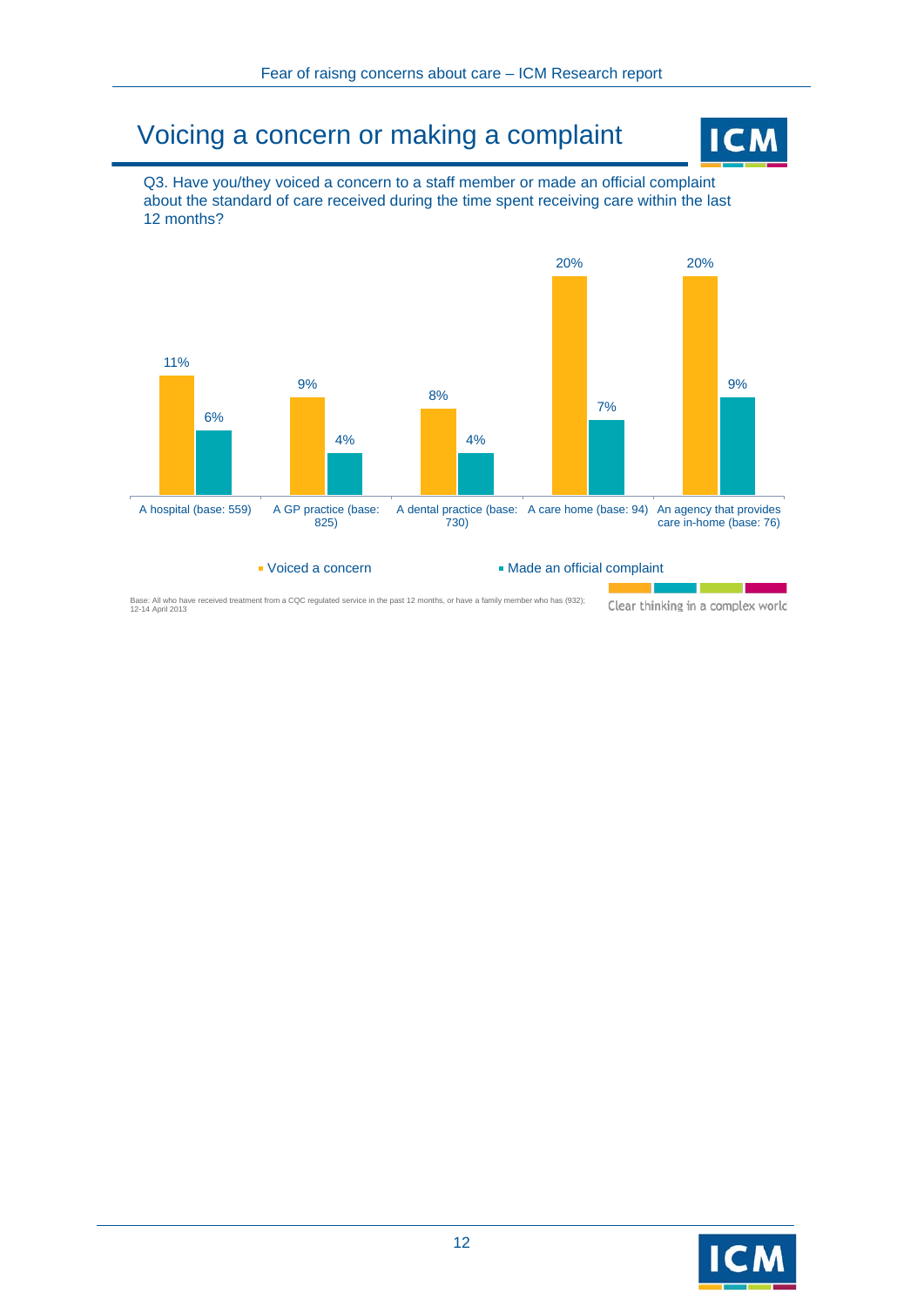# <span id="page-13-0"></span>**2.2 Complaint handling**

Complaint handling

On balance, those who have voiced a concern or made a complaint about care (which is a small minority) tend to be more negative than positive when considering how the complaint was dealt with. For instance, 57% of those who have made a complaint or voiced a concern say that they did not receive a satisfactory response, compared to 41% who were satisfied.

Similarly, 55% say that their concern or complaint was not welcomed compared to 42% who say that it was.

People are more satisfied with the way in which they were treated with 62% saying that they were treated with respect. However, a significant minority  $-34%$  – say that they were not treated with respect while their concern or complaint was handled. This is a particularly important finding given that being treated with respect and dignity is seen as the single most important factor in health and social care provision.



Base: All who voiced a concern to a staff member or made an official complaint about the standard of care received during the time spent receiving care in the past 12 months (92); 12-14 April 2013

Clear thinking in a complex world

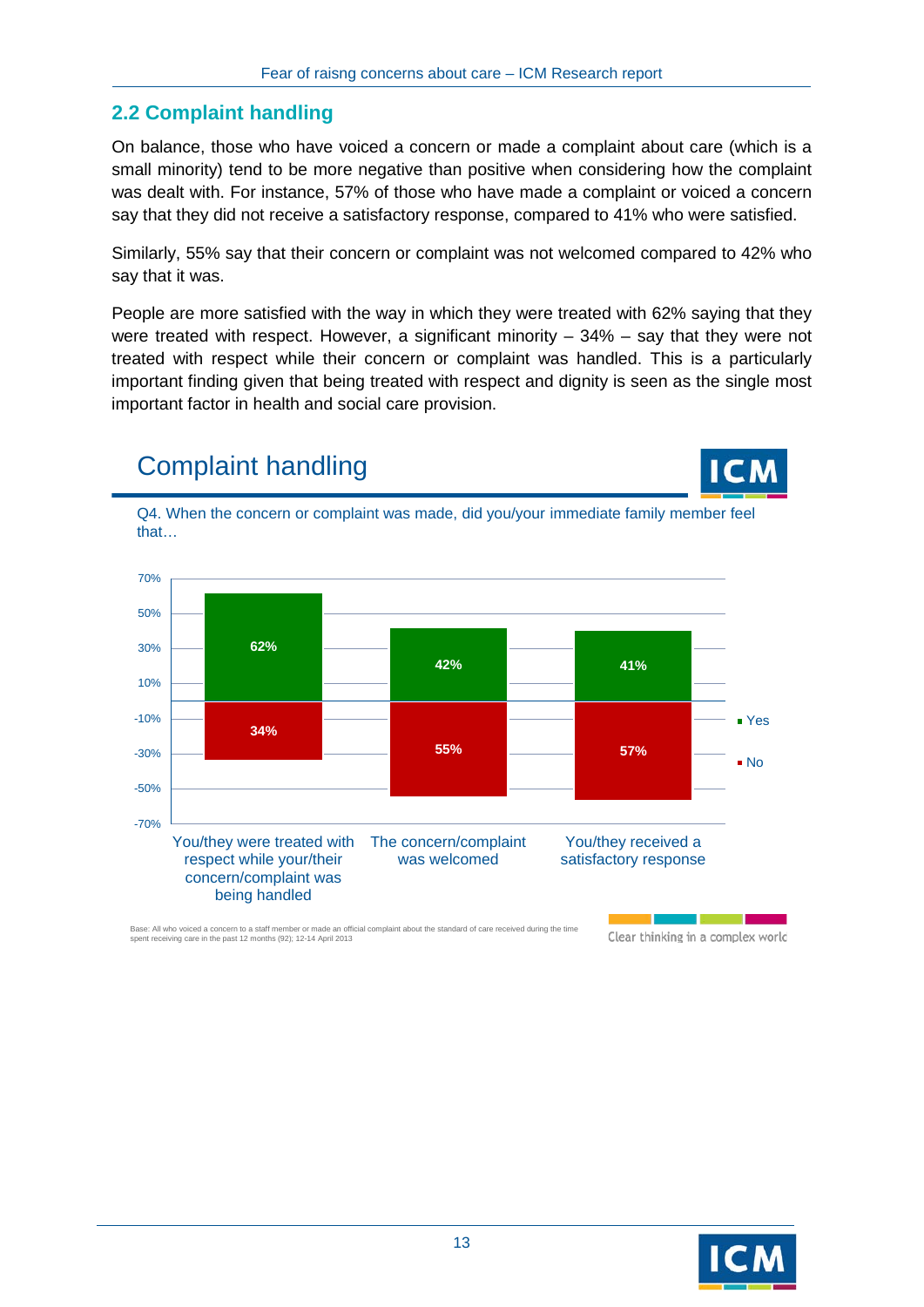# <span id="page-14-0"></span>**2.3 Likelihood of making a complaint**

All those who have not voiced a concern or made an official complaint were asked how likely they would be to do so if they felt they had received a poor standard of care. In total 82% of people said that they would be likely to make a complaint (50% said they would be *very likely* to do so), while 12% said it would be unlikely.



Some groups are less likely to make a complaint than others. For example, the findings show that people at both ends of the age spectrum are less likely to complain. To illustrate, 19% of 18-24 year olds and 16% of those aged 65 and over say that it is unlikely they would voice a concern or raise a complaint compared to 10% of those aged between 25 and 64.

People from ethnic minorities are less likely than white people to voice a concern or make a complaint (27% of BMEs say that it is unlikely that they would do so, compared to 11% of white people).

Similarly, people from the least affluent social grades, DE, are also less likely to voice a concern or make a complaint (18% say that it is unlikely compared to 10% of those from the more affluent ABC1 group).

Women are more likely to say that they would make a complaint than men (85% compared 80%).

However, those receiving care are no more or less likely to say that they would make a complaint than anyone else.

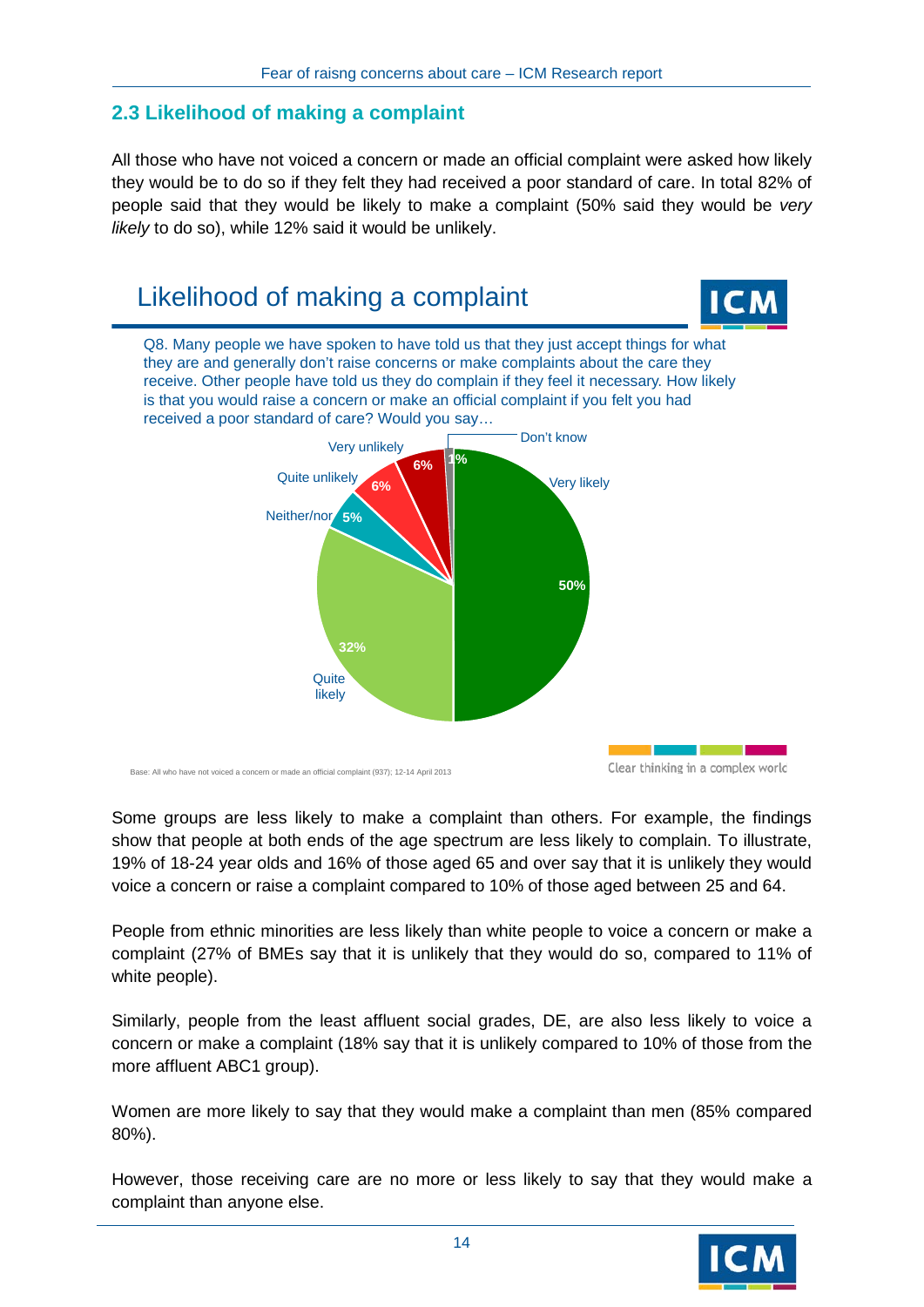# <span id="page-15-0"></span>**2.4 Providing positive feedback**

Conversely, all those who have received care or treatment from either the health or social care sector in the past 12 months were asked whether they have provided positive feedback on their experience. A quarter had verbally thanked staff for providing their care (23%) while nine per cent had written a letter of thanks. Seven in ten people had not provided positive feedback (70%).



Perhaps surprisingly, the same groups who are more likely to have made a complaint are also more likely to have provided positive feedback. In particular, those with experience of social care in the past 12 months – who are more likely to have voiced a concern about their treatment or care – are significantly more likely to have given positive feedback. Half of those who have experience of social care either in a care home or in their own home have provided positive feedback (50%) compared to 36% of those with experience of a hospital and 31% of those either experience of either a GP or dental practice.

To further reinforce this point, 44% of those who have raised a concern or made a complaint about a service say that they have provided positive feedback on their care or treatment compared to 27% of those who have not voiced a concern or made a complaint.

Older people are more likely to have provided positive feedback. A third of those aged 45 and over have provided some form of positive feedback, either verbal or written, compared to a quarter of those aged 18-44 (34% compared to 24%).

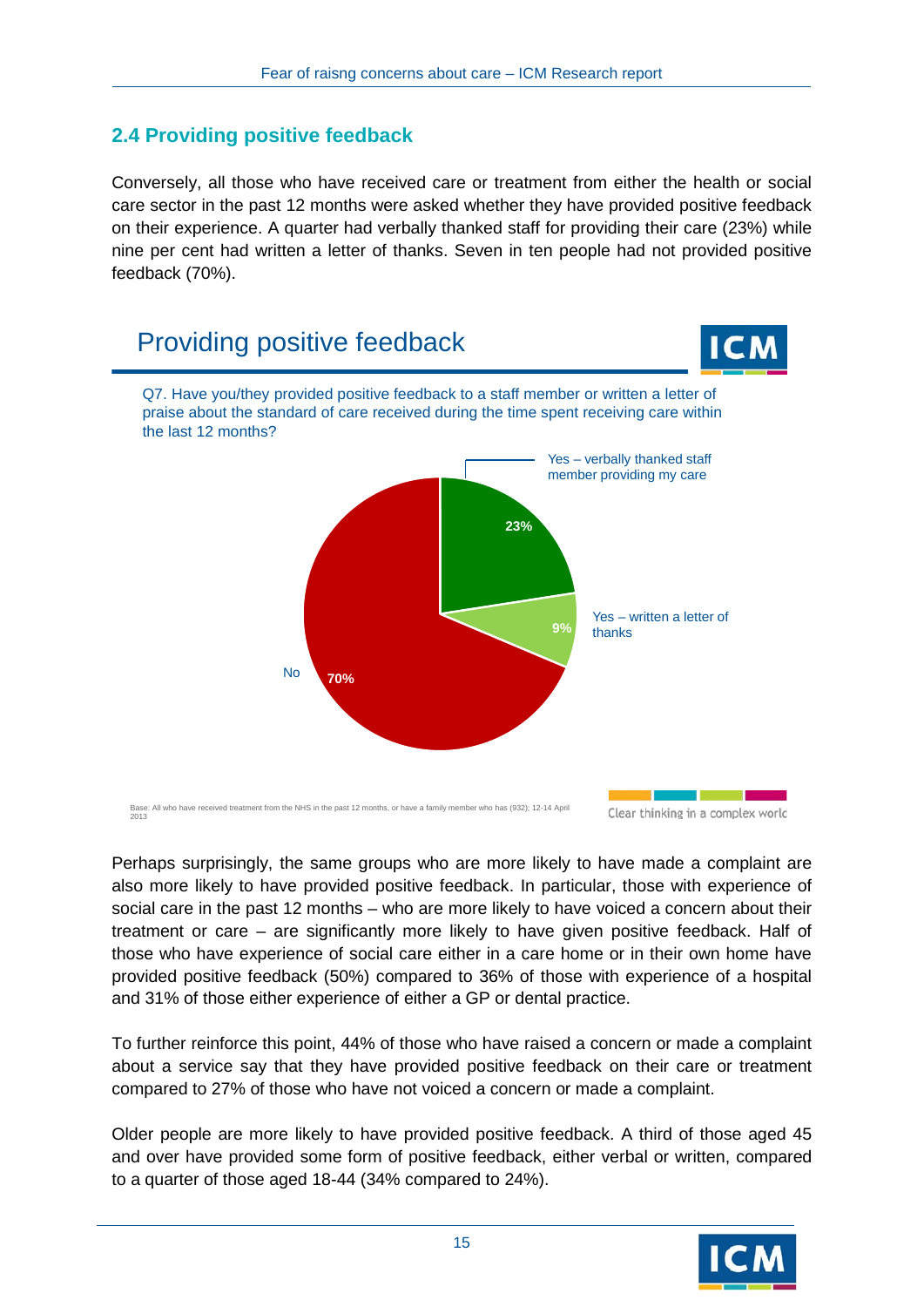# <span id="page-16-0"></span>3. Barriers and enablers to speaking out

# <span id="page-16-1"></span>**3.1 Barriers to speaking out**

There are various factors preventing people from raising concerns or making complaints about the standard of care they or a loved one have received. Fear of causing a fuss or being seen as a trouble-maker is the most commonly cited reason, with 26% of people saying that is what would stop them or other people complaining. Related to this, a further 15% of people say that staff are too busy already and complaining would not help.

However, underlying this modesty is a certain degree of cynicism. A quarter of people do not think that complaining would make any difference and that nothing would improve if they did raise their concerns (25%). This cynicism is even more apparent among those who say that they have already experienced poor quality care but have not made a complaint. Among this group a suspicion that complaining would make no difference is the main reason for not making a complaint, with 33% citing that as their reason.<sup>[1](#page-16-2)</sup>

# Barriers to speaking out



Q5/9. Which one of the following reasons do you think best describes why you/other people did not raise concerns or make a complaint about the standard of care you/they received?



Base: 1,005 British adults aged 18+; 12-14 April 2013

Clear thinking in a complex world

Perhaps more concerning is that 11% of people say that the main reason not to speak out is that their care could get even worse as a result.

<span id="page-16-2"></span><sup>1</sup>  $1$  Please note that this finding is based on a sample size of just 68 and therefore the finding is indicative of views among that group and cannot be considered statistically significant.

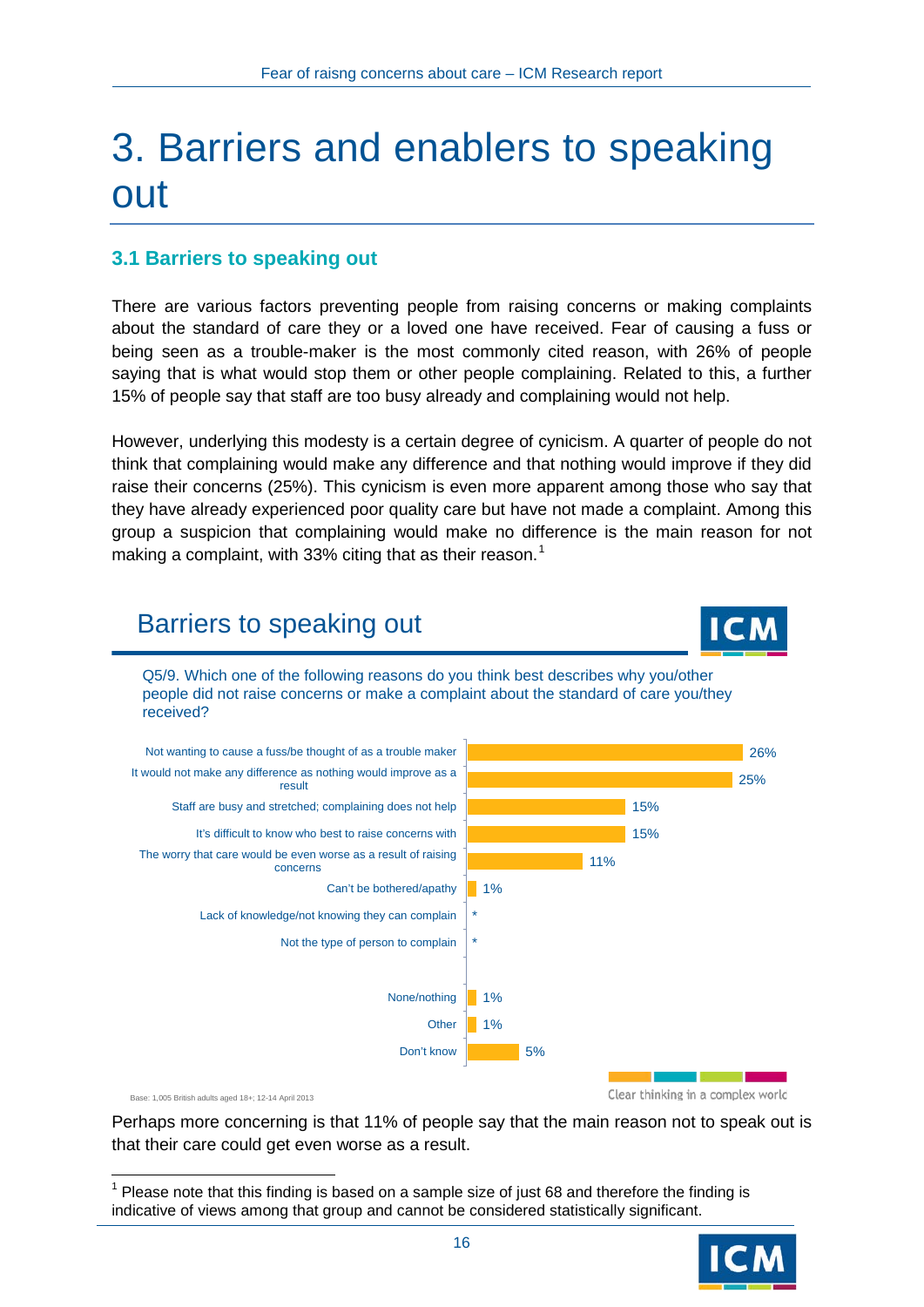Young people tend to be the most cynical group. Among 18-24 year olds, 37% say that complaining would not make a difference compared to 20% of those aged 65 and over.

Those who have received social care, or have a loved one who has, are significantly more likely to say that they would not complain because staff are too busy and complaining would not help (23% cite this as their main reason, compared to 15% overall).

# <span id="page-17-0"></span>**3.2 Enablers to speaking out**

In order to shed further light on the barriers and enablers of speaking out, respondents were asked what would encourage them to raise concerns or make a complaint about poor medical care. Three in four people say that **a knowledge of the standard of care they had the legal right to receive** would encourage them to make a complaint or raise concerns (76%). This suggests that greater information on approved care standards would be a successful enabler of speaking out.

Similarly, encouragement from the care provider to share views would also be a strong enabler for many people. Around three in four people say that they would be encouraged to raise concerns or make a complaint about care if **the person providing care told them that they would want them to raise any concerns they have** (75%). A similar proportion say that a **service provider actively seeking their views, through a questionnaire**, for example, would encourage them to speak out (73%).

Feedback is also a key enabler for some. For example, 70% of people say that if care **providers routinely provided them with information about the actions they have taken in response to concerns** they would be encouraged to raise concerns. However, this mechanism is seen as much less important among those who have received bad care but not done anything about it. Among this group, just 54% say that routine feedback would encourage them to make a complaint, compared to 26% who say it would not.

Other enablers are relatively less important. Anonymity, for example, is seen as an enabler by 64% of people, but a large minority – 21% – say that it would not encourage them to raise concerns. Along similar lines, 68% of people say that **having an advocate or organisation to raise concerns on their behalf** would encourage them to raise concerns or make a complaint about poor medical care, but 19% say that it is unlikely to make any difference to them.

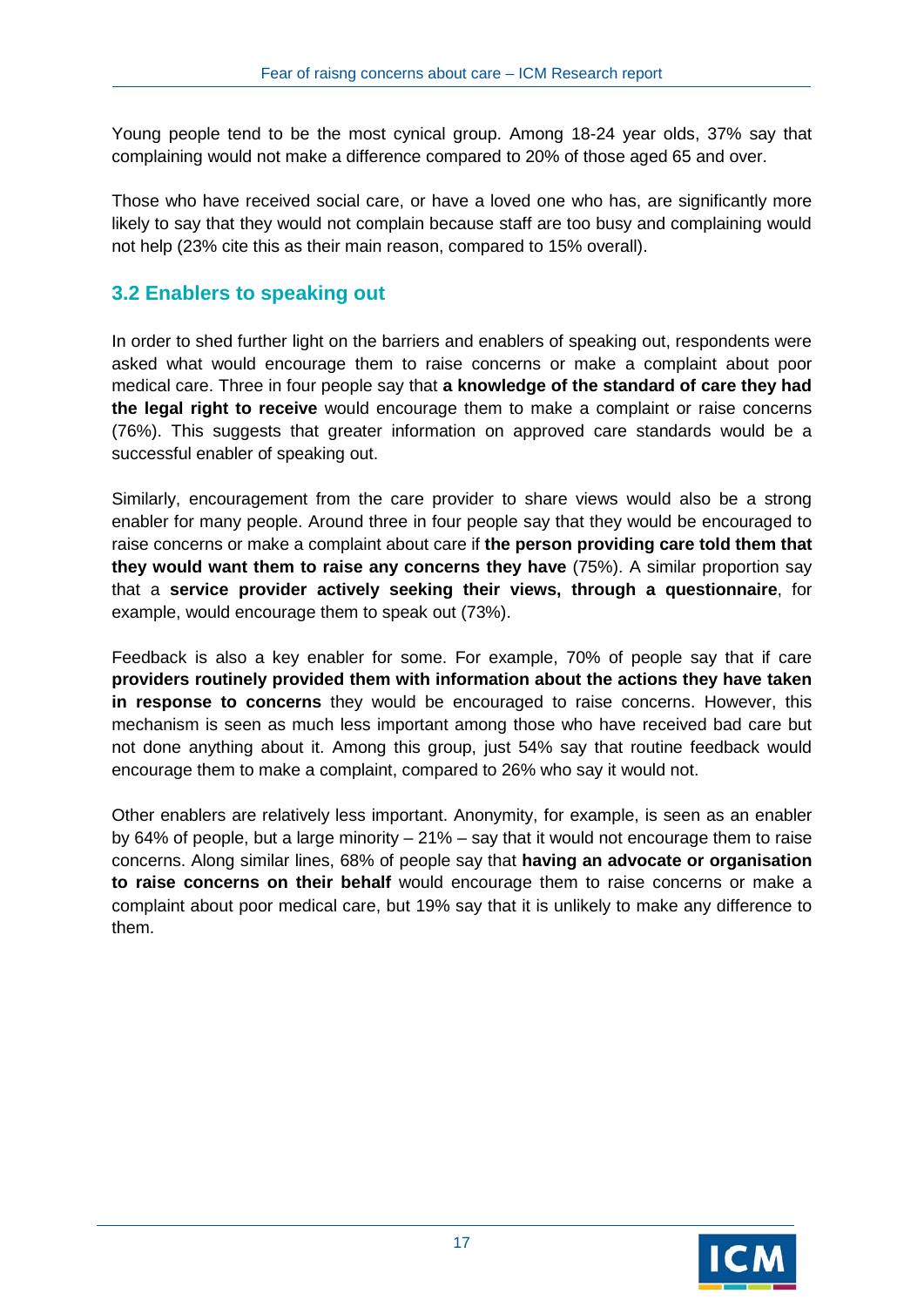# Enablers of speaking out



Q6/10. How likely, if at all, would each of the following be to encourage you to raise concerns or make a complaint about poor medical care?



The following chart displays the relative importance of each potential enabler by type of care. As this demonstrates, anonymity is the least important enabler for each care group, relatively speaking.

Further, some enablers are more relevant to certain types of care. For example, those who have received care from a care home in the last 12 months (or have a family member who has) are significantly more inclined to say that they would be more likely to raise a complaint if the care provider actively sought their views through a questionnaire (85% compared to 73% overall). The same group are also more likely to say that a knowledge of the standard of care they have a legal right to receive would be likely to encourage them to raise concerns or make a complaint (86% compared to 76% overall).

In contrast, those with experience of in-home care see encouragement to raise concerns and the support of an advocate or third party as the most important enablers and place less relative importance in knowledge of legal rights.

Among those receiving health care, the hierarchical pattern is largely similar across hospitals, GPs and dentists, with knowledge of legal rights and encouragement to raise concerns the most important enablers, ahead of formal mechanisms to seek views, feedback on what action has been taken and the support of an advocate or third party.

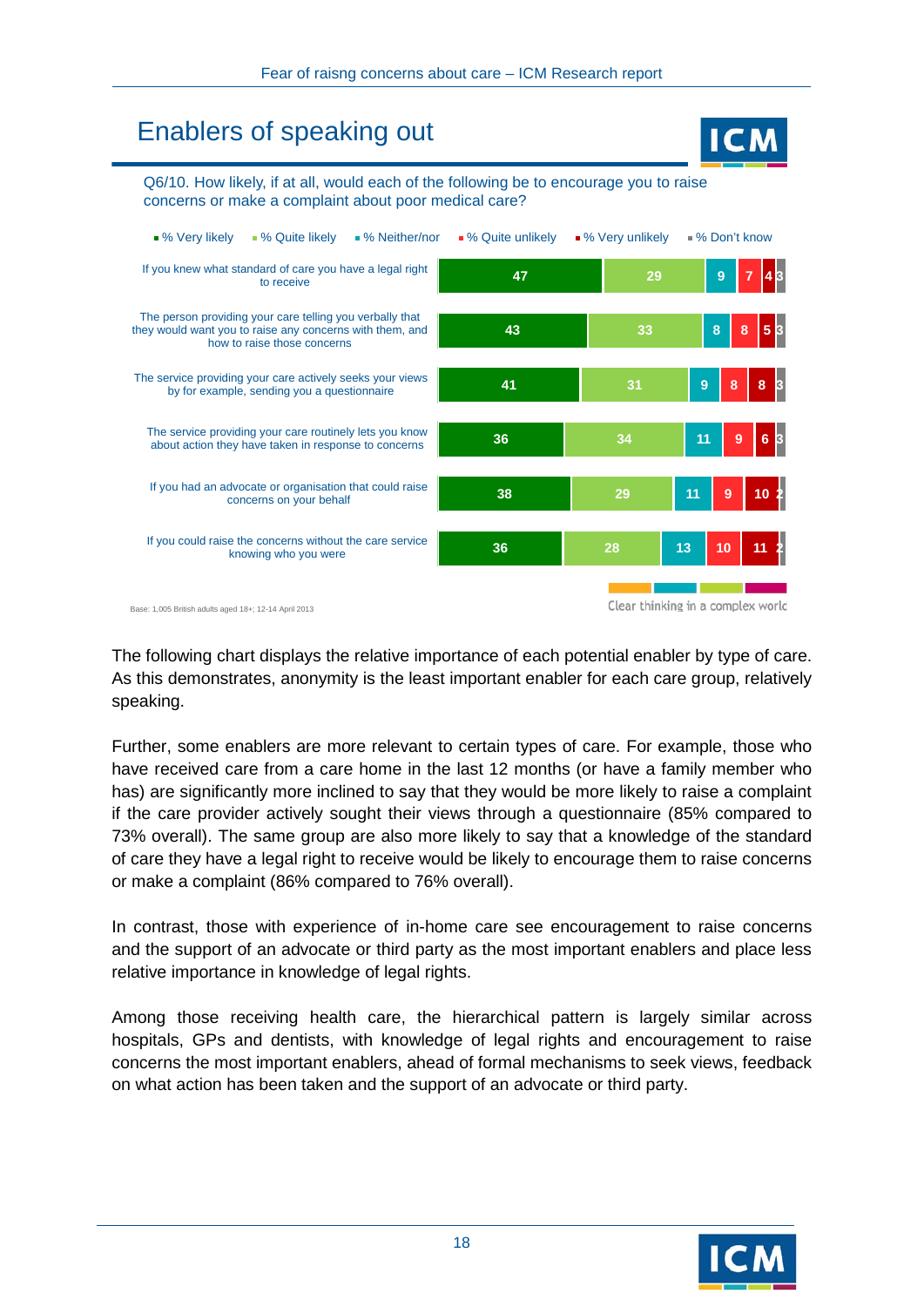

People who are out of work are significantly more likely to say that having an advocate or an organisation to raise concerns on their behalf would encourage them to raise concerns or make a complaint (82% compared to 68% overall).

A number of these mechanisms are seen as greater enablers by women than men. For example, women are significantly likely than men to say that each of the following would encourage them to raise a concern or make a complaint:

- The service providing their care actively seeks their views by, for example, sending a questionnaire (78% compared to 67%);
- **The service providing their care routinely lets them know about actions they have** taken in response to concerns (73% compared to 66%);
- The person providing their care tells them verbally that they would want them to raise any concerns with them (80% compared to 70%);
- Having an advocate or organisation that could raise concerns on their behalf (73% compared to 62%); and
- If they could raise concerns without the care service knowing who they are (67% compared to 60%).

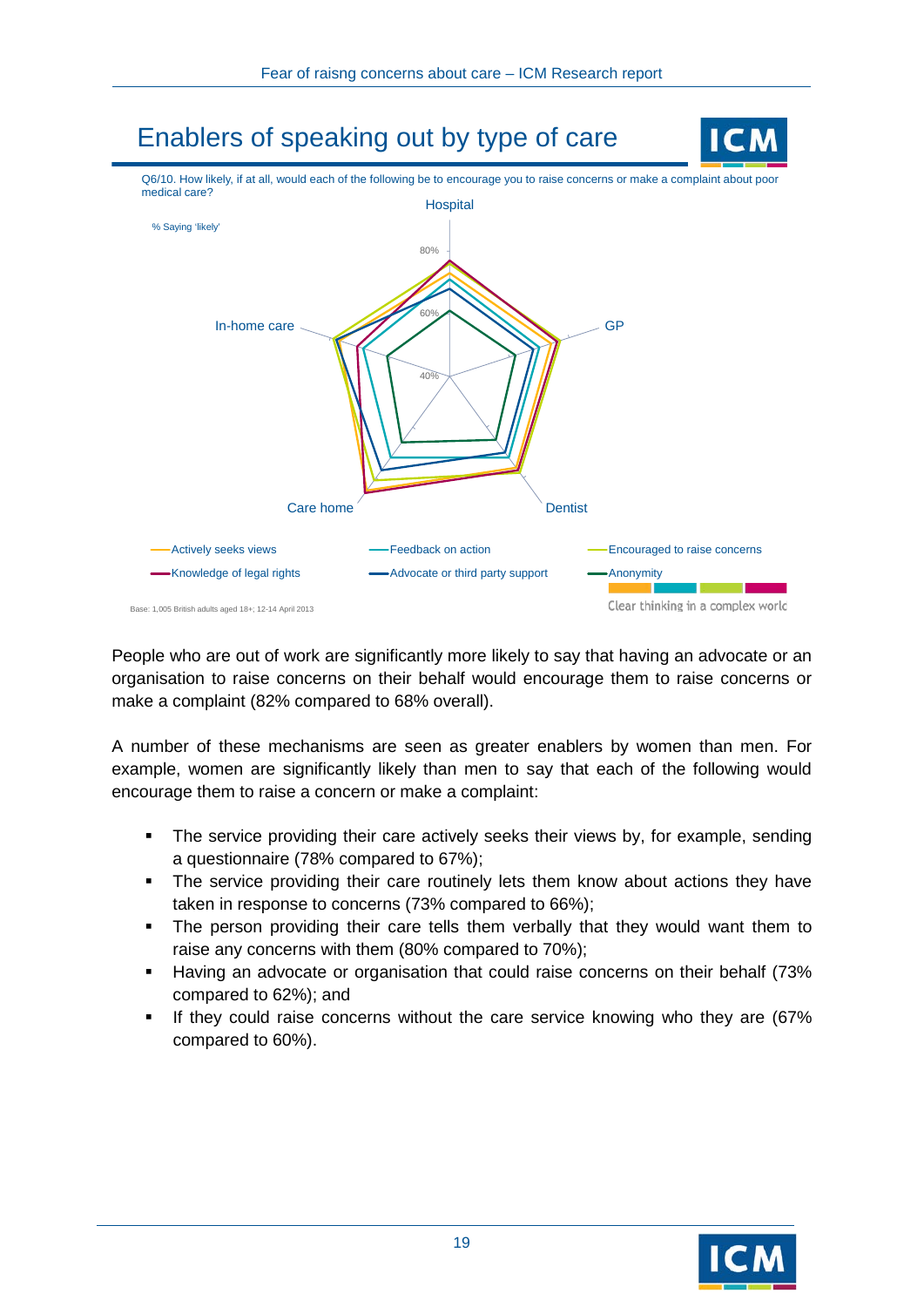### **Q. How likely, if at all, would each of the following be/have been to encourage you to raise concerns or make a complaint about poor medical care?**

|                                                                                    | <b>Hospital</b><br>$\frac{9}{6}$ | <b>GP</b><br>practice<br>% | <b>Dental</b><br>practice<br>% | <b>Care home</b><br>$\frac{9}{6}$ | In-home<br>care<br>$\frac{9}{6}$ |
|------------------------------------------------------------------------------------|----------------------------------|----------------------------|--------------------------------|-----------------------------------|----------------------------------|
| The service providing your care actively seeks your views by, for example,         |                                  |                            |                                |                                   |                                  |
| sending you a questionnaire                                                        |                                  |                            |                                |                                   |                                  |
| Very likely                                                                        | 42                               | 44                         | 45                             | 52                                | 42                               |
| Quite likely                                                                       | 31                               | 30                         | 31                             | 32                                | 35                               |
| Neither/nor                                                                        | 8                                | 9                          | 8                              | $\overline{2}$                    | 4                                |
| Quite unlikely                                                                     | 9                                | 8                          | $\overline{7}$                 | $\overline{5}$                    | 13                               |
| Very unlikely                                                                      | 8                                | 6                          | 6                              | $\overline{5}$                    | 5                                |
| The service providing your care routinely lets you know about action they          |                                  |                            |                                |                                   |                                  |
| have taken in response to concerns                                                 |                                  |                            |                                |                                   |                                  |
| Very likely                                                                        | 36                               | 36                         | 37                             | 43                                | 44                               |
| Quite likely                                                                       | 35                               | 34                         | 35                             | 29                                | 25                               |
| Neither/nor                                                                        | 9                                | 11                         | 11                             | 10                                | 9                                |
| Quite unlikely                                                                     | 10                               | 10                         | 9                              | 13                                | 10                               |
| Very unlikely                                                                      | 6                                | 5                          | 5                              | 3                                 | 8                                |
| The person providing your care telling you verbally that they would want you       |                                  |                            |                                |                                   |                                  |
| to raise any concerns with them, and how to raise those concerns                   |                                  |                            |                                |                                   |                                  |
| Very likely                                                                        | 43                               | 44                         | 45                             | 51                                | 41                               |
| Quite likely                                                                       | 33                               | 33                         | 34                             | 29                                | 38                               |
| Neither/nor                                                                        | $\overline{7}$                   | 8                          | 8                              | 9                                 | 8                                |
| Quite unlikely                                                                     | 8                                | 8                          | $\overline{7}$                 | $\overline{5}$                    | 6                                |
| Very unlikely                                                                      | $\overline{5}$                   | $\overline{4}$             | $\overline{3}$                 | 4                                 | $\overline{4}$                   |
| If you knew what standard of care you have a legal right to receive                |                                  |                            |                                |                                   |                                  |
| Very likely                                                                        | 50                               | 47                         | 48                             | 57                                | 46                               |
| Quite likely                                                                       | 27                               | 28                         | 29                             | 28                                | 25                               |
| Neither/nor                                                                        | 9                                | 9                          | 9                              | 3                                 | 8                                |
| Quite unlikely                                                                     | 8                                | 8                          | $\overline{7}$                 | $\overline{7}$                    | 14                               |
| Very unlikely                                                                      | $\overline{4}$                   | $\overline{4}$             | $\overline{3}$                 | $\overline{2}$                    | $\overline{2}$                   |
| If you had an advocate or organisation that could raise concerns on your<br>behalf |                                  |                            |                                |                                   |                                  |
| Very likely                                                                        | 39                               | 38                         | 39                             | 45                                | 45                               |
| Quite likely                                                                       | 30                               | 30                         | 30                             | 32                                | 34                               |
| Neither/nor                                                                        | 11                               | 11                         | 11                             | 9                                 | 9                                |
| Quite unlikely                                                                     | 8                                | 9                          | 8                              | 8                                 | 9                                |
| Very unlikely                                                                      | 10                               | 10                         | 10                             | 5                                 | 3                                |
| If you could raise the concerns without the care service knowing who you           |                                  |                            |                                |                                   |                                  |
| were                                                                               |                                  |                            |                                |                                   |                                  |
| Very likely                                                                        | 35                               | 35                         | 35                             | 47                                | 39                               |
| Quite likely                                                                       | 26                               | 27                         | 30                             | 19                                | 22                               |
| Neither/nor                                                                        | 14                               | 14                         | 14                             | 14                                | 14                               |
| Quite unlikely                                                                     | 10                               | 10                         | 9                              | 12                                | 13                               |
| Very unlikely                                                                      | 12                               | 12                         | 10                             | 8                                 | 10                               |
|                                                                                    |                                  |                            |                                |                                   | Source: ICM Research             |

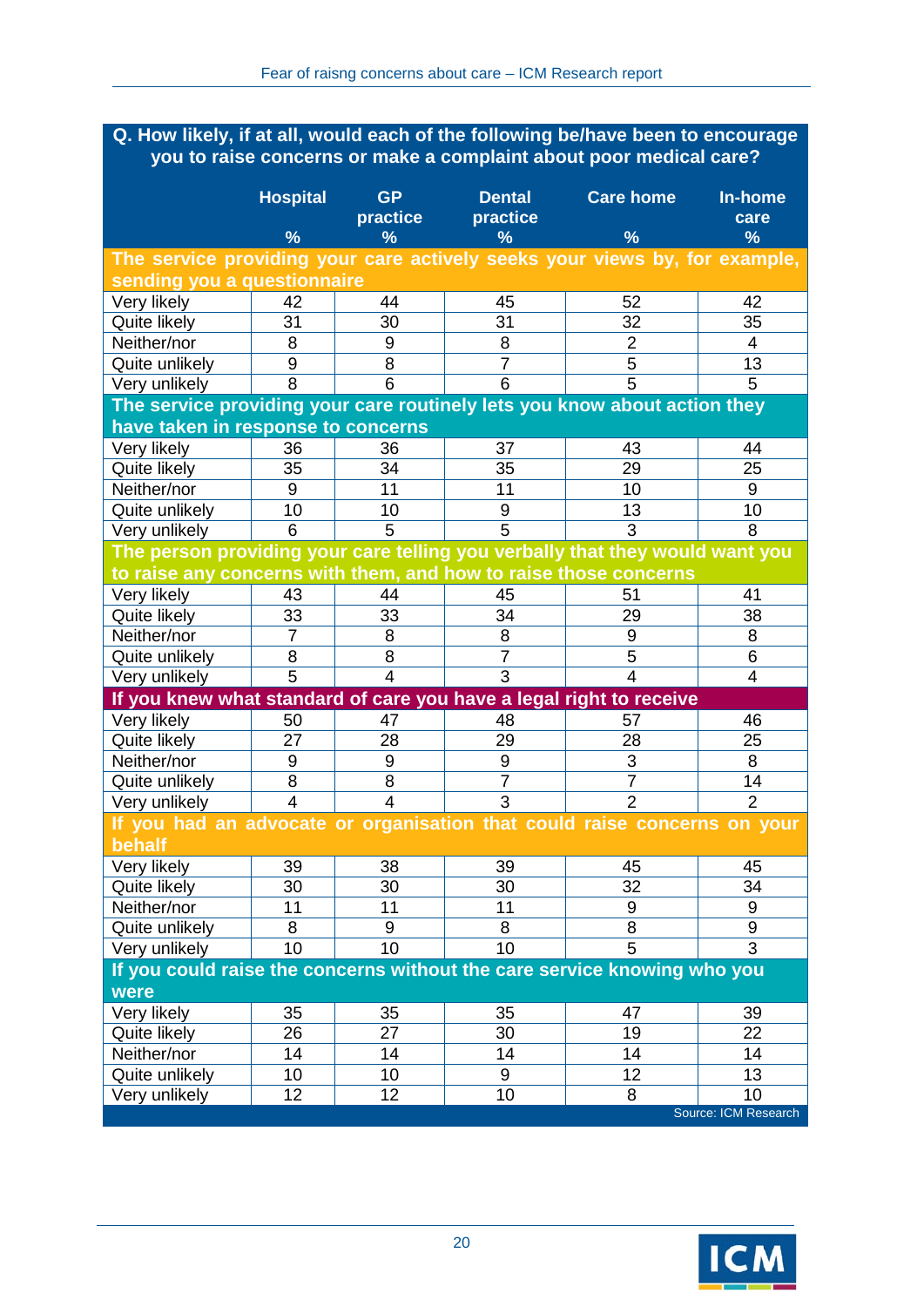# <span id="page-21-0"></span>Appendices

# <span id="page-21-1"></span>**Appendix 1 – Social Grade definition**

The grades detailed below are the socio-economic definitions and are standard on all surveys carried out by ICM Research.

|                | <b>Social Grades</b>                                            |                                                                                                                                                                                                                                                                                                                           |  |  |  |
|----------------|-----------------------------------------------------------------|---------------------------------------------------------------------------------------------------------------------------------------------------------------------------------------------------------------------------------------------------------------------------------------------------------------------------|--|--|--|
|                | <b>Social Class</b><br><b>Occupation of Chief Income Earner</b> |                                                                                                                                                                                                                                                                                                                           |  |  |  |
| A              | <b>Upper Middle Class</b>                                       | Professionals such as doctors, surgeons, solicitors or dentists;<br>chartered people like architects; fully qualified people with a<br>large degree of responsibility such as senior editors, senior<br>civil servants, town clerks, senior business executives and<br>managers, and high ranking grades of the Services. |  |  |  |
| B              | <b>Middle Class</b>                                             | People with very responsible jobs such as university lecturers,<br>hospital matrons, heads of local government departments,<br>middle management in business, qualified scientists, bank<br>managers, police inspectors, and upper grades of the<br>Services.                                                             |  |  |  |
| C <sub>1</sub> | <b>Lower Middle Class</b>                                       | All others doing non-manual jobs; nurses, technicians,<br>pharmacists, salesmen, publicans, people in clerical positions,<br>police sergeants/constables, and middle ranks of the<br>Services.                                                                                                                            |  |  |  |
| C <sub>2</sub> | <b>Skilled Working</b><br><b>Class</b>                          | Skilled manual workers/craftsmen who have served<br>apprenticeships; foremen, manual workers with special<br>qualifications such as long distance lorry drivers, security<br>officers, and lower grades of Services.                                                                                                      |  |  |  |
| D              | <b>Working Class</b>                                            | Semi-skilled and unskilled manual workers, including<br>labourers and mates of occupations in the C2 grade and<br>people serving apprenticeships; machine minders, farm<br>labourers, bus and railway conductors, laboratory assistants,<br>postmen, door-to-door and van salesmen.                                       |  |  |  |
| E              | Those at the lowest<br>levels of<br>subsistence                 | Those on lowest levels of subsistence including pensioners,<br>casual workers, and others with minimum levels of income                                                                                                                                                                                                   |  |  |  |

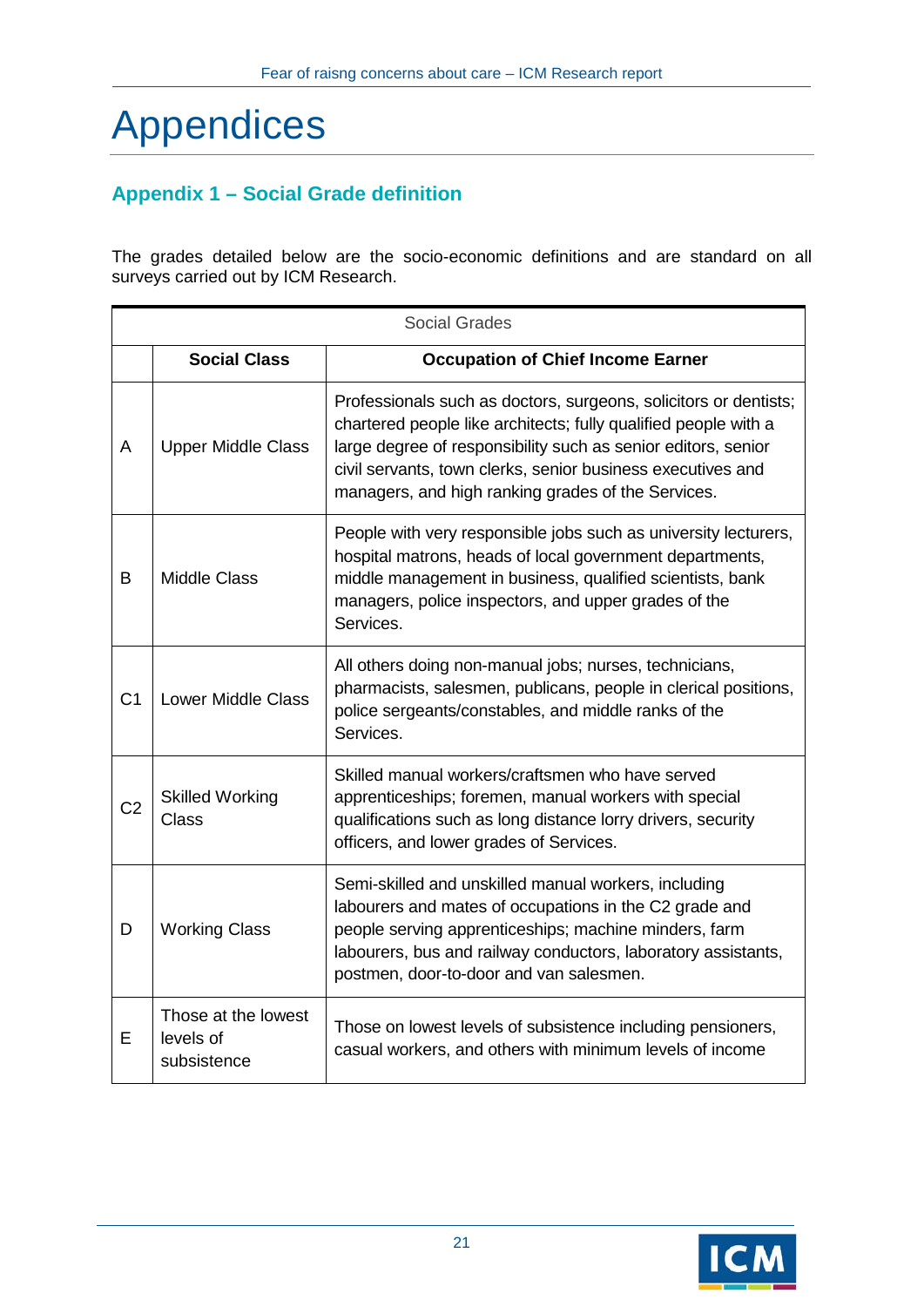# <span id="page-22-0"></span>**Appendix 2: Guide to Statistical Reliability**

The respondents to this research are only samples of the total population of Great Britain. We cannot, therefore, be certain that the figures obtained are exactly those we would have if everybody had been interviewed (the 'true' values). We can, however, predict the variation between the sample results and the 'true' value from knowledge of the size of the samples on which the results are based and the number of times that a particular answer is given.

The confidence with which we can make this prediction is usually chosen to be 95% – that is, the chances are 19 in 20 that the 'true' value will fall within a specified range. The table below illustrates the predicted ranges for different sample sizes and percentage results at the '95% confidence interval'<sup>[2](#page-22-1)</sup>, assuming an infinite population

| Size of sample on which<br>survey result is based | Approximate sampling tolerances applicable to<br>percentages at or near these levels |            |      |  |  |
|---------------------------------------------------|--------------------------------------------------------------------------------------|------------|------|--|--|
|                                                   | 10% or 90%                                                                           | 30% or 70% | 50%  |  |  |
|                                                   | 土                                                                                    | 土          | 士    |  |  |
| 100 interviews                                    | 5.9%                                                                                 | 9.0%       | 9.8% |  |  |
| 200 interviews                                    | 4.2%                                                                                 | 6.4%       | 6.9% |  |  |
| 300 interviews                                    | 3.4%                                                                                 | 5.2%       | 5.7% |  |  |
| 400 interviews                                    | 2.9%                                                                                 | 4.5%       | 4.9% |  |  |
| 500 interviews                                    | 2.6%                                                                                 | 4.0%       | 4.4% |  |  |
| 800 interviews                                    | 2.1%                                                                                 | 3.2%       | 3.5% |  |  |
| 1,000 interviews                                  | 1.9%                                                                                 | 2.8%       | 3.1% |  |  |

For example, on a question where 50% of the people in a sample of 1,000 respond with a particular answer, the chances are 95 in 100 that this result would not vary by more than three percentage points, plus or minus, from a complete coverage of the entire population using the same procedures. However, while it is true to conclude that the "actual" result (95 times out of 100) lies anywhere between 47% and 53%, it is proportionately more likely to be closer to the centre of this band (i.e. at 50%).

Tolerances are also involved in the comparison of results from samples. A difference, in other words, must be of at least a certain size to be considered statistically significant. The following table is a guide to the sampling tolerances applicable to comparisons.

| Size of samples compared | Differences required for percentage levels<br>significance at or near these percentage levels |            |       |  |  |
|--------------------------|-----------------------------------------------------------------------------------------------|------------|-------|--|--|
|                          | 10% or 90%                                                                                    | 30% or 70% | 50%   |  |  |
|                          | 土                                                                                             | 土          | 士     |  |  |
| 100 and 100              | 8.4%                                                                                          | 12.8%      | 13.9% |  |  |
| 100 and 200              | 7.2%                                                                                          | 11.0%      | 12.1% |  |  |
| 300 and 300              | 4.8%                                                                                          | 7.3%       | 8.0%  |  |  |
| 400 and 400              | 4.2%                                                                                          | 5.5%       | 6.9%  |  |  |

1



<span id="page-22-1"></span> $2$  It should be noted that these figures assume a simple random possibility sample design with no design effects; in reality, with quota surveys these are likely to occur and widen the margin of error, so this should be treated as a guide.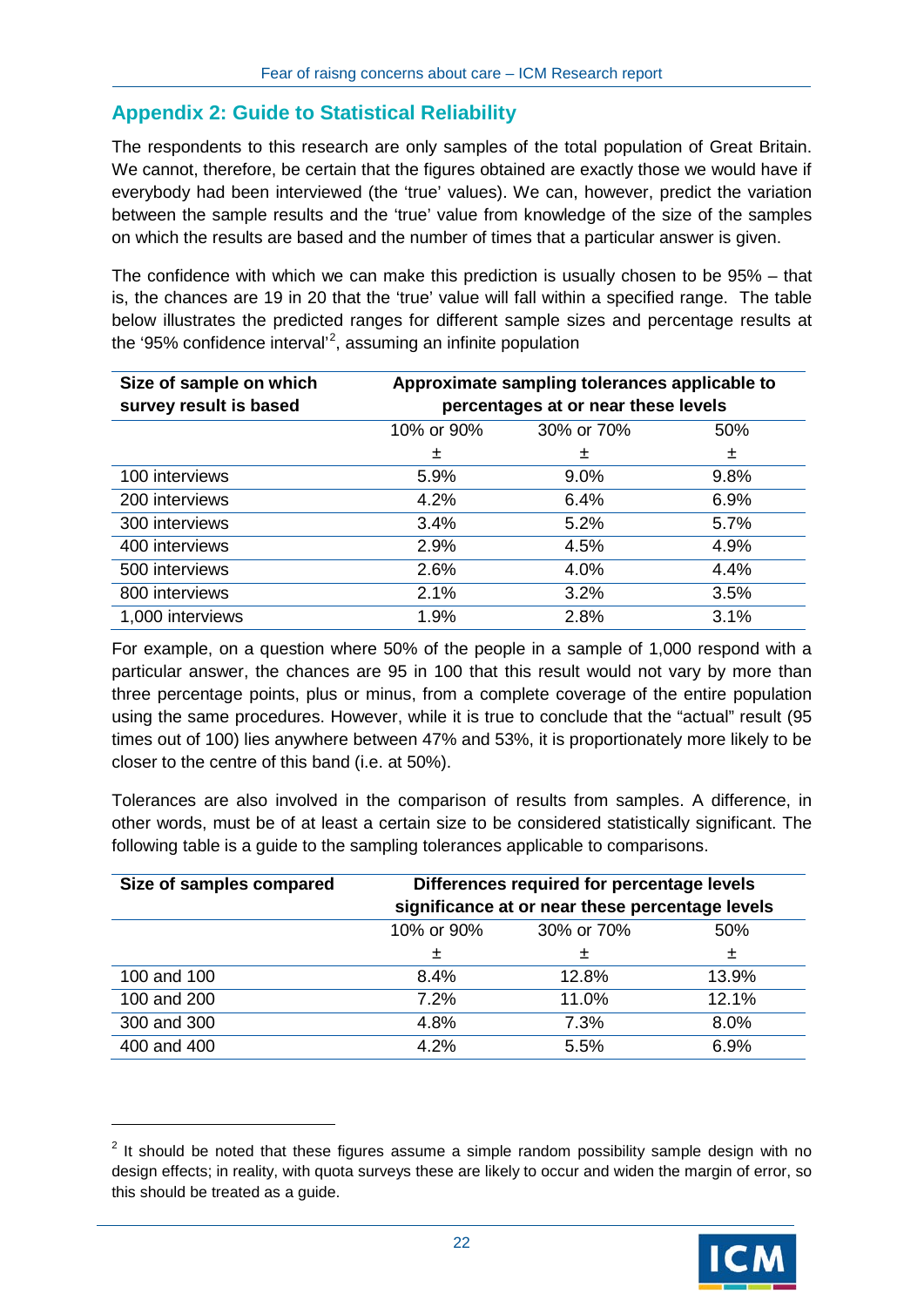# <span id="page-23-0"></span>**Appendix 3: Marked-up questionnaire**

#### **Care Quality Commission Complaints about Care Research 2013 Topline results**

Results are based on interviews with 1,005 adults aged 18+ across Great Britain. Interviews were carried out by telephone, 12-14 April 2013. The data has been weighted to match the profile of the population. Results are based on all respondents unless otherwise stated. Where results do not sum to 100%, this may be due to multiple responses, computer rounding or the exclusion of don't knows/not stated. An asterisk (\*) represents a value of less than one half of one per cent, but greater than zero.

#### Q1. **First of all, have you, or another member of your immediate family received care or treatment, in or from, any of the following within the last 12 months** *Base: All respondents (1,005)*

|   |                                                                | Yes - yourself | $Yes -$<br>another<br>immediate<br>family<br>member | $Yes - both$<br>yourself and<br>another<br>immediate<br>family<br>member | <b>No</b> | Don't know |
|---|----------------------------------------------------------------|----------------|-----------------------------------------------------|--------------------------------------------------------------------------|-----------|------------|
|   |                                                                | %              | %                                                   | %                                                                        | %         | %          |
| A | A hospital                                                     | 19             | 25                                                  | 10                                                                       | 45        | 0          |
| B | A GP (doctor's) practice                                       | 28             | 16                                                  | 37                                                                       | 19        | 0          |
| C | A dental practice                                              | 27             | 11                                                  | 35                                                                       | 27        | 0          |
| D | A care home where residents live temporarily<br>or permanently | 1              | 8                                                   | 1                                                                        | 91        | 0          |
| Е | An agency that provides care within your                       | 2              | 5                                                   | $\star$                                                                  | 93        | 0          |
|   |                                                                |                |                                                     |                                                                          |           |            |

#### Q2. **Thinking generally about your own/immediate family member's experiences while receiving care in… would you say that the quality of care you/they received was…**

*Base: All respondents who have received care or treatment from … in the last 12 months, or has a family member who has*

|   |                                                                              | Very good | Quite good | Neither<br>good nor<br>bad | Quite bad | Very bad | Don't<br>know |
|---|------------------------------------------------------------------------------|-----------|------------|----------------------------|-----------|----------|---------------|
|   |                                                                              | %         | $\%$       | %                          | $\%$      | %        | %             |
| A | In hospital (Base: 559)                                                      | 47        | 33         | 9                          | 5         | 6        | $\star$       |
| B | In a GP (doctor's) practice (Base: 825)                                      | 51        | 35         | 8                          | 3         | ⌒        |               |
| С | In a dental practice (Base: 730)                                             | 63        | 27         | 5                          |           |          |               |
|   | In a care home where residents live<br>temporarily or permanently (Base: 94) | 51        | 23         | 10                         | 9         |          |               |
|   | At home from an agency (Base: 76)                                            | 48        | 30         |                            |           |          |               |

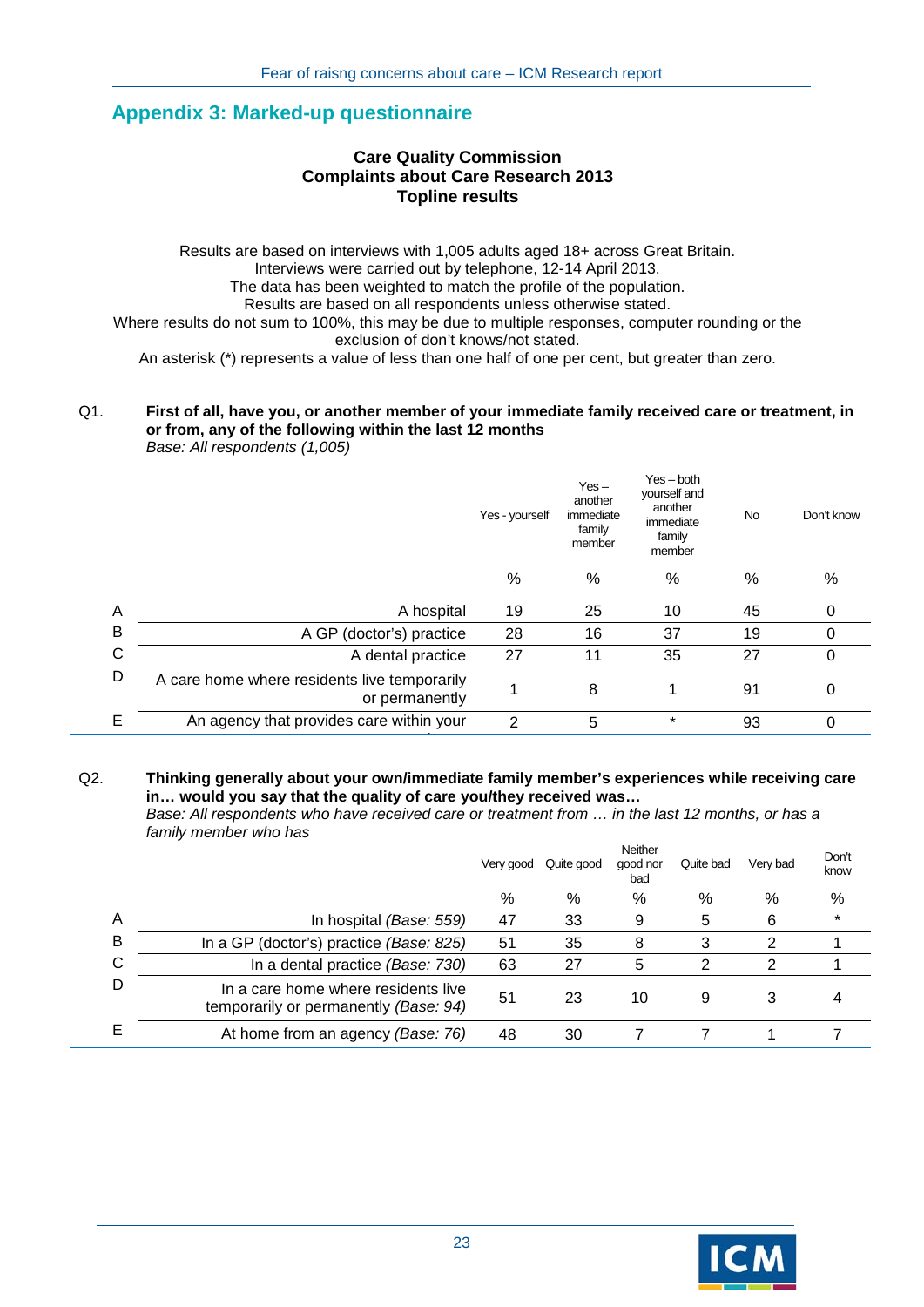Q3. **Have you/they voiced a concern to a staff member or made an official complaint about the standard of care received during the time spent receiving care within the last 12 months?** *Base: All who have received treatment from a CQC regulated service in the past 12 months, or have a family member who has (932)*

|                                                                        | % |
|------------------------------------------------------------------------|---|
| Yes – voiced a concern to a staff<br>member about the standard of care | 8 |
| received                                                               |   |
| Yes - made an official complaint about                                 |   |
| the standard of care received                                          |   |
| No                                                                     |   |
| Don't know                                                             |   |

Q4. **When the concern or complaint was made, did you/your immediate family member feel that**  *Base: All who voiced a concern to a staff member or made an official complaint about the standard of care received during the time spent receiving care in the past 12 months (92)*

|        |                                                                                               | Yes | No | Don't know |
|--------|-----------------------------------------------------------------------------------------------|-----|----|------------|
|        |                                                                                               | %   | %  | %          |
| А<br>В | The concern/complaint was welcomed                                                            | 42  | 55 |            |
|        | You/they received a satisfactory response                                                     |     |    |            |
| С      | You/they were treated with respect while<br>your/their concern/complaint was being<br>handled | 62  | 34 |            |

Q5. **Which one of the following reasons do you think best describes why you/your immediate family member did not raise concerns or make a complaint about the standard of care you/they received?**  *Base: All who say they received bas quality care but did not make an official complaint or voice a concern to a staff member (68)*

|                                                                            | $\%$    |
|----------------------------------------------------------------------------|---------|
| It would not make any difference as nothing<br>would improve as a result   | 32      |
| Not wanting to cause a fuss/be thought of as<br>a trouble maker            | 19      |
| The worry that care would be even worse as<br>a result of raising concerns | 10      |
| Staff are busy and stretched; complaining<br>does not help                 | 9       |
| It's difficult to know who best to raise<br>concerns with                  | 9       |
| Not the kind of person to complain                                         | $\star$ |
| None/nothing                                                               | 5       |
| Other                                                                      |         |
| Don't know                                                                 | հ       |

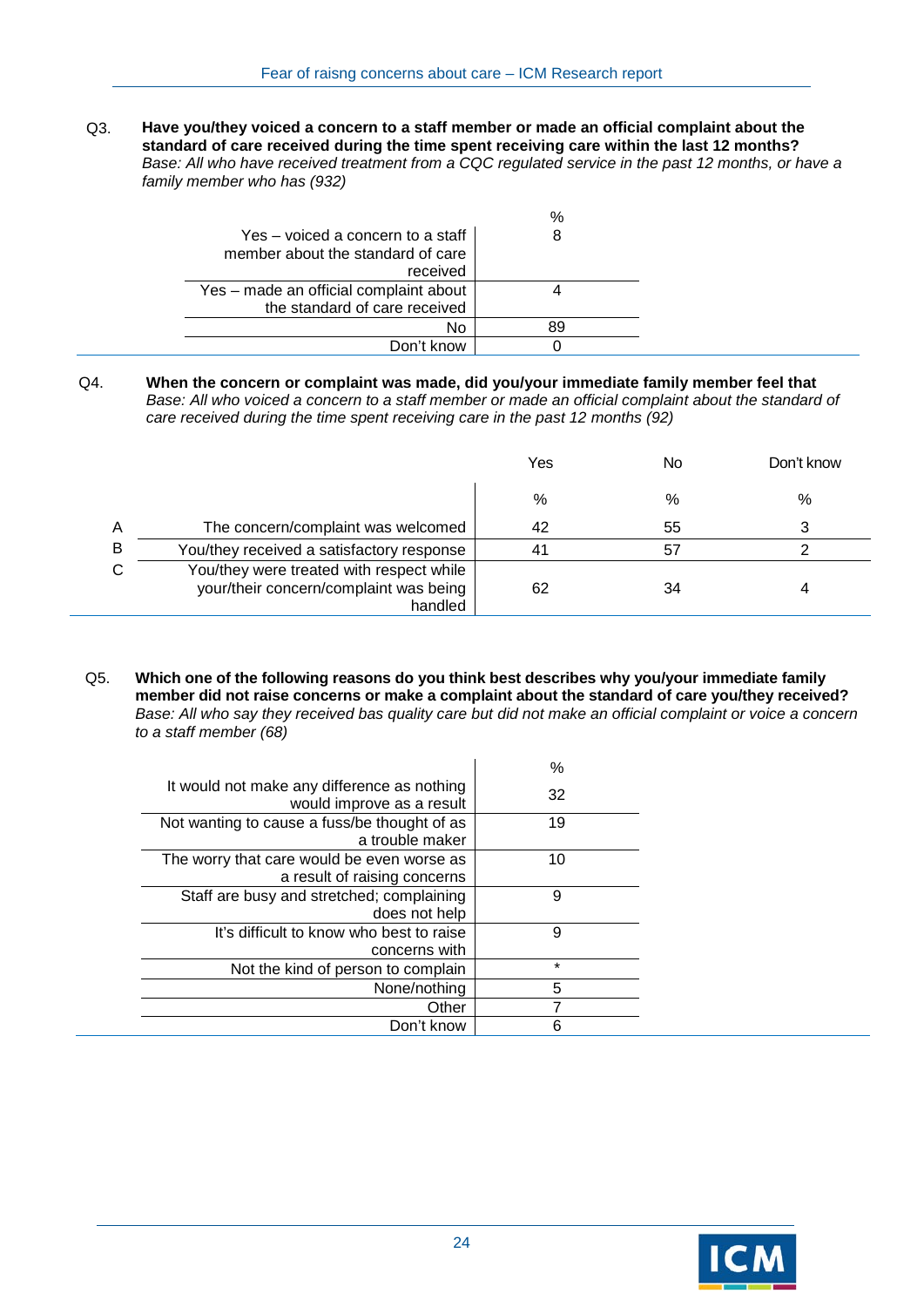Q6. **How likely, if at all, would each of the following have been to encourage you/your immediate family member to raise concerns or make a complaint about poor care?** 

*Base: All who say they received bas quality care but did not make an official complaint or voice a concern to a staff member (68)*

|   |                                                                                                                                                                                | Very likely | Quite likely | Neither<br>likely nor<br>unlikely | Quite<br>unlikely | Very<br>unlikely | Don't<br>know |
|---|--------------------------------------------------------------------------------------------------------------------------------------------------------------------------------|-------------|--------------|-----------------------------------|-------------------|------------------|---------------|
|   |                                                                                                                                                                                | $\%$        | %            | %                                 | %                 | %                | %             |
| A | The service providing care actively seeks<br>views by for example, sending you a<br>questionnaire                                                                              | 35          | 36           | 9                                 | 11                | 6                | 3             |
| B | The service providing care routinely lets<br>you/them know about action that has been<br>taken in response to concerns                                                         | 22          | 32           | 14                                | 21                | 5                | 7             |
| С | The person providing care telling you verbally<br>that they would want you/your immediate<br>family member to raise any concerns with<br>them, and how to raise those concerns | 28          | 39           | 11                                | 13                | 4                | 3             |
| D | If you/your immediate family member knew<br>what standard of care you/they have a legal<br>right to receive                                                                    | 46          | 25           | 13                                | 11                | 3                | 2             |
| Е | If you/your immediate family member had an<br>advocate or organisation that could raise<br>concerns on your/their behalf                                                       | 32          | 30           | 13                                | 13                | 8                | 4             |
| F | If you/your immediate family member could<br>raise the concerns without the care service<br>knowing who you/they were                                                          | 37          | 21           | 17                                | 15                | 10               | 0             |

Q7. **Have you/they provided positive feedback to a staff member or written a letter of praise about the standard of care received during the time spent receiving care within the last 12 months?** *Base: All who have received treatment from the NHS in the past 12 months, or have a family member who has (932)*

|                                         | %  |
|-----------------------------------------|----|
| Yes - verbally thanked the staff member | 23 |
| providing my care                       |    |
| Yes – written a letter of thanks        |    |
| No                                      | 70 |
| Don't know                              |    |

Q8. **Many people we have spoken to have told us that they just accept things for what they are and generally don't raise concerns or make complaints about the care they receive. Other people have told us they do complain if they feel it necessary. How likely is that you would raise a concern or make an official complaint if you felt you had received a poor standard of care? Would you say…** *Base: All who have not voiced a concern or made an official complaint (937)*

|                             | %  |
|-----------------------------|----|
| Very likely                 | 50 |
| Quite likely                | 32 |
| Neither likely nor unlikely | h  |
| Quite unlikely              |    |
| Very unlikely               |    |
| Don't know                  |    |

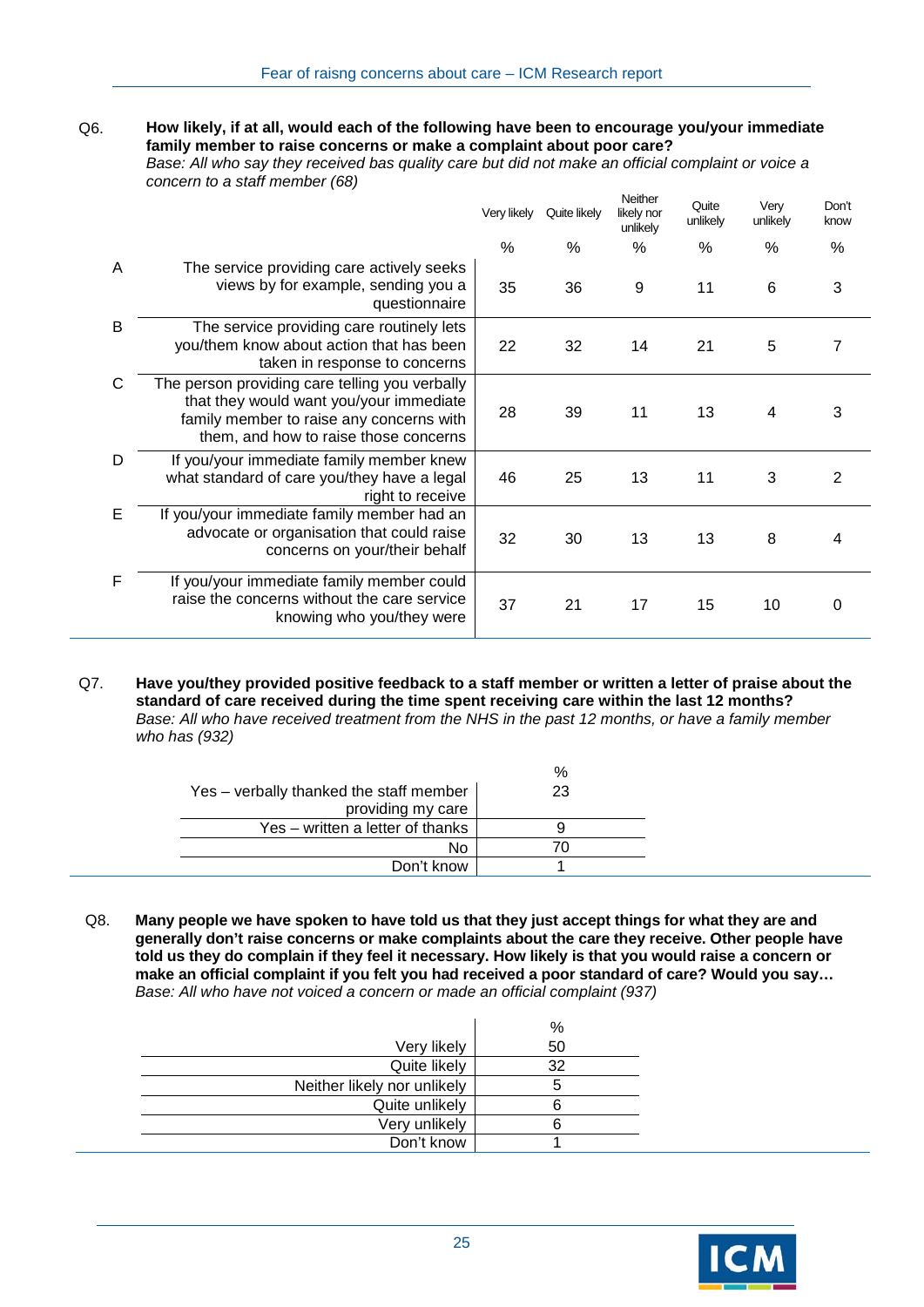Q9. **A. Which one of the following reasons do you think best describes why you might not raise concerns or make complaints about the standard of care you have received?** 

*Base: All who do not say that they would be likely to raise a concern or make an official complaint if they felt they had received a poor standard of care (163)*

**B. Which one of the following reasons do you think best describes why other people we have spoken might not raise concerns or make complaints about the standard of care they have received?**

*Base: All who say that they would be likely to raise a concern or make an official complaint if they felt they had received a poor standard of care (774)*

|                                              | A              | в       |
|----------------------------------------------|----------------|---------|
|                                              | $\%$           | %       |
| Not wanting to cause a fuss/be thought of as | 29             | 26      |
| a trouble maker                              |                |         |
| It would not make any difference as nothing  | 24             | 25      |
| would improve as a result                    |                |         |
| Staff are busy and stretched; complaining    | 19             | 15      |
| does not help                                |                |         |
| It's difficult to know who best to raise     | 11             | 16      |
| concerns with                                |                |         |
| The worry that care would be even worse as   |                | 12      |
| a result of raising concerns                 |                |         |
| Not the kind of person to complain           |                | $\star$ |
| Lack of knowledge/not knowing they can       |                | $\star$ |
| complain                                     |                |         |
| Can't be bothered/apathy                     | 0              |         |
| None/nothing                                 | $\overline{2}$ | $\star$ |
| Other                                        |                |         |
| Don't know                                   |                |         |

 $Q5/$  $O9$ **Which one of the following reasons do you think best describes why you/other people did not raise concerns or make a complaint about the standard of care you/they received?**  *Base: All respondents (1,005)*

|                                                                 | $\%$    |
|-----------------------------------------------------------------|---------|
| Not wanting to cause a fuss/be thought of as<br>a trouble maker | 26      |
|                                                                 |         |
| It would not make any difference as nothing                     | 25      |
| would improve as a result                                       |         |
| Staff are busy and stretched; complaining                       | 15      |
| does not help                                                   |         |
| It's difficult to know who best to raise                        | 15      |
| concerns with                                                   |         |
| The worry that care would be even worse as                      | 11      |
| a result of raising concerns                                    |         |
| Can't be bothered/apathy                                        |         |
| Lack of knowledge/not knowing they can                          | $\star$ |
| complain                                                        |         |
| Not the type of person to complain                              | $\star$ |
| None/nothing                                                    |         |
| Other                                                           |         |
| Don't know                                                      | 5       |

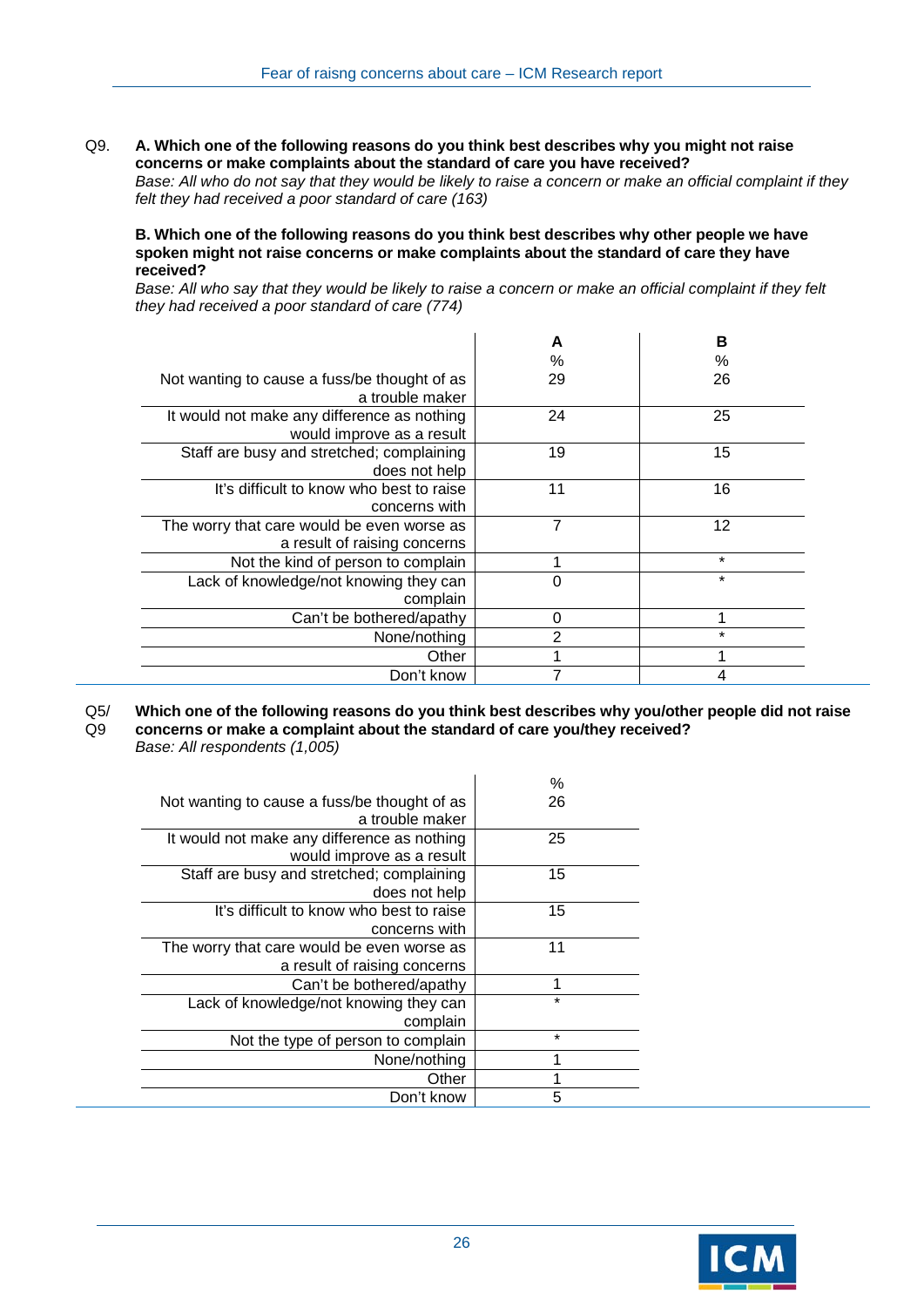#### Q10. **How likely, if at all, would each of the following be to encourage you to raise concerns or make a complaint about poor medical care?**

*Base: All who have not voiced a concern or made an official complaint (937)*

|   |                                                                                                                                                        | Very likely | Quite likely | <b>Neither</b><br>likely nor<br>unlikely | Quite<br>unlikely | Very<br>unlikely | Don't<br>know  |
|---|--------------------------------------------------------------------------------------------------------------------------------------------------------|-------------|--------------|------------------------------------------|-------------------|------------------|----------------|
|   |                                                                                                                                                        | $\%$        | %            | $\frac{0}{6}$                            | $\%$              | $\%$             | $\%$           |
| A | The service providing your care actively seeks<br>your views by for example, sending you a<br>questionnaire                                            | 42          | 31           | 9                                        | 8                 | 8                | 2              |
| B | The service providing your care routinely lets<br>you know about action they have taken in<br>response to concerns                                     | 37          | 34           | 11                                       | 8                 | 6                | 3              |
| C | The person providing your care telling you<br>verbally that they would want you to raise any<br>concerns with them, and how to raise those<br>concerns | 44          | 32           | 8                                        | 8                 | 5                | 3              |
| D | If you knew what standard of care you have a<br>legal right to receive                                                                                 | 47          | 30           | 9                                        | 7                 | 4                | 3              |
| Е | If you had an advocate or organisation that<br>could raise concerns on your behalf                                                                     | 39          | 29           | 11                                       | 9                 | 11               | $\overline{2}$ |
| F | If you could raise the concerns without the<br>care service knowing who you were                                                                       | 36          | 28           | 13                                       | 10                | 11               | $\overline{2}$ |

#### Q6/ Q10 **How likely, if at all, would each of the following be to encourage you to raise concerns or make a complaint about poor medical care?**

*Base: All respondents (1,005)*

|   |                                                                                                                                                        | Very likely | Quite likely | <b>Neither</b><br>likely nor<br>unlikely | Quite<br>unlikely | Very<br>unlikely | Don't<br>know  |
|---|--------------------------------------------------------------------------------------------------------------------------------------------------------|-------------|--------------|------------------------------------------|-------------------|------------------|----------------|
|   |                                                                                                                                                        | $\%$        | $\%$         | $\%$                                     | $\%$              | $\%$             | $\%$           |
| A | The service providing your care actively seeks<br>your views by for example, sending you a<br>questionnaire                                            | 41          | 31           | 9                                        | 8                 | 8                | 3              |
| B | The service providing your care routinely lets<br>you know about action they have taken in<br>response to concerns                                     | 36          | 34           | 11                                       | 9                 | 6                | 3              |
| C | The person providing your care telling you<br>verbally that they would want you to raise any<br>concerns with them, and how to raise those<br>concerns | 43          | 33           | 8                                        | 8                 | 5                | 3              |
| D | If you knew what standard of care you have a<br>legal right to receive                                                                                 | 47          | 29           | 9                                        | 7                 | $\overline{4}$   | 3              |
| E | If you had an advocate or organisation that<br>could raise concerns on your behalf                                                                     | 38          | 29           | 11                                       | 9                 | 10               | $\overline{2}$ |
| F | If you could raise the concerns without the<br>care service knowing who you were                                                                       | 36          | 28           | 13                                       | 10                | 11               | 2              |

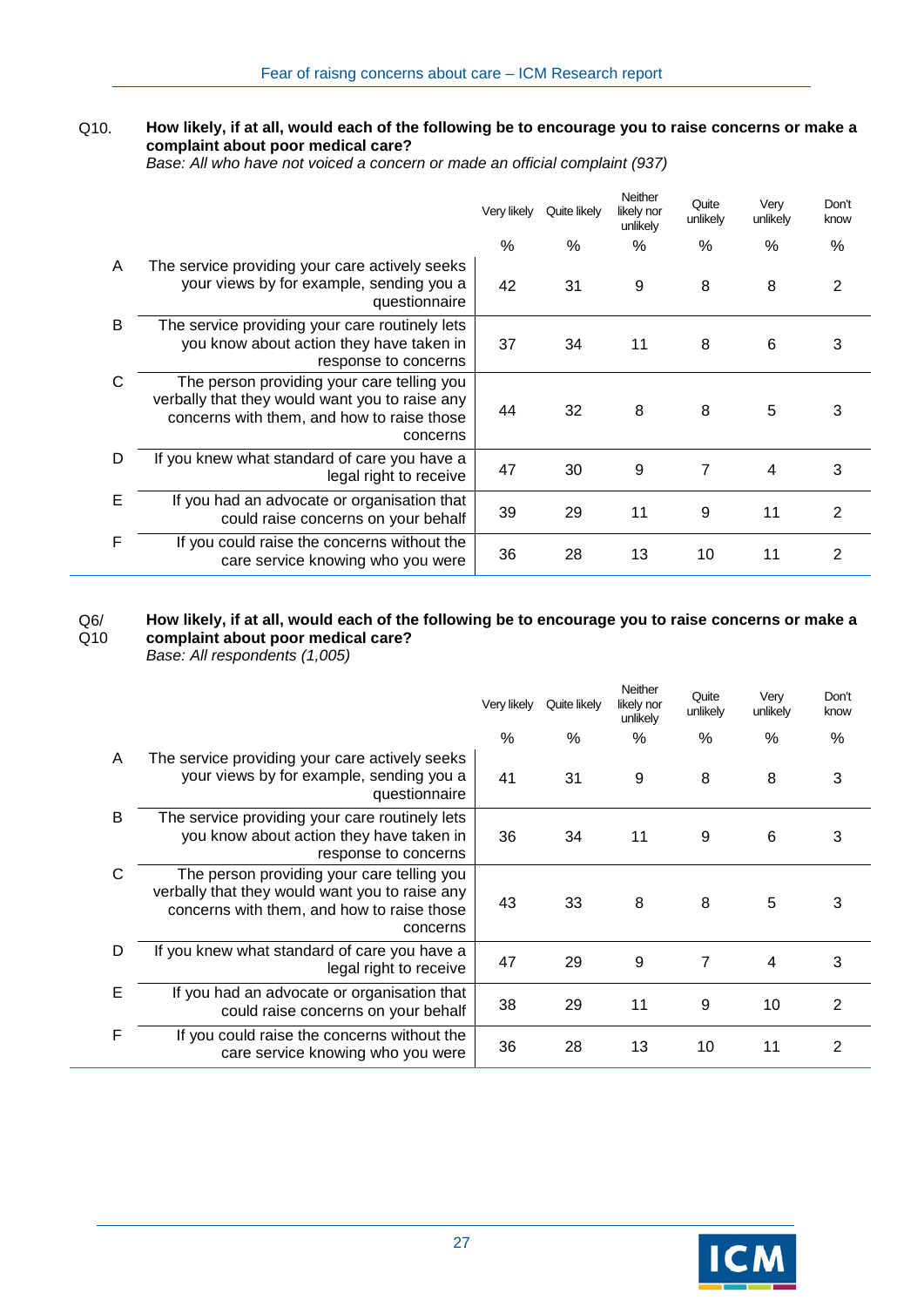#### Q 11. **Which two or three of the following do you think are most important when it comes to the provision of health and social care services?** *Base: All respondents (1,005)*

|                                                                                                                                         | $\%$ |
|-----------------------------------------------------------------------------------------------------------------------------------------|------|
| Staff treat people with respect and dignity                                                                                             | 47   |
| They treat everyone fairly                                                                                                              | 29   |
| The people who run and manage health and<br>social care services are good at their job                                                  | 27   |
| Health and social care services are effective -<br>i.e. they help people get better if they are ill                                     | 24   |
| People have a choice about when and where<br>they receive treatment                                                                     | 24   |
| Staff involve people in decisions about their<br>care / condition / illness or treatment                                                | 23   |
| Health and social care services are provided<br>safely                                                                                  | 18   |
| Clear information on the quality of services is<br>provided                                                                             | 15   |
| They provide value for money - whether<br>people pay for it personally or whether it is<br>publicly-funded through the taxes people pay | 14   |
| They encourage people to give feedback<br>about the care they receive                                                                   | 14   |
| Don't know                                                                                                                              | 5    |

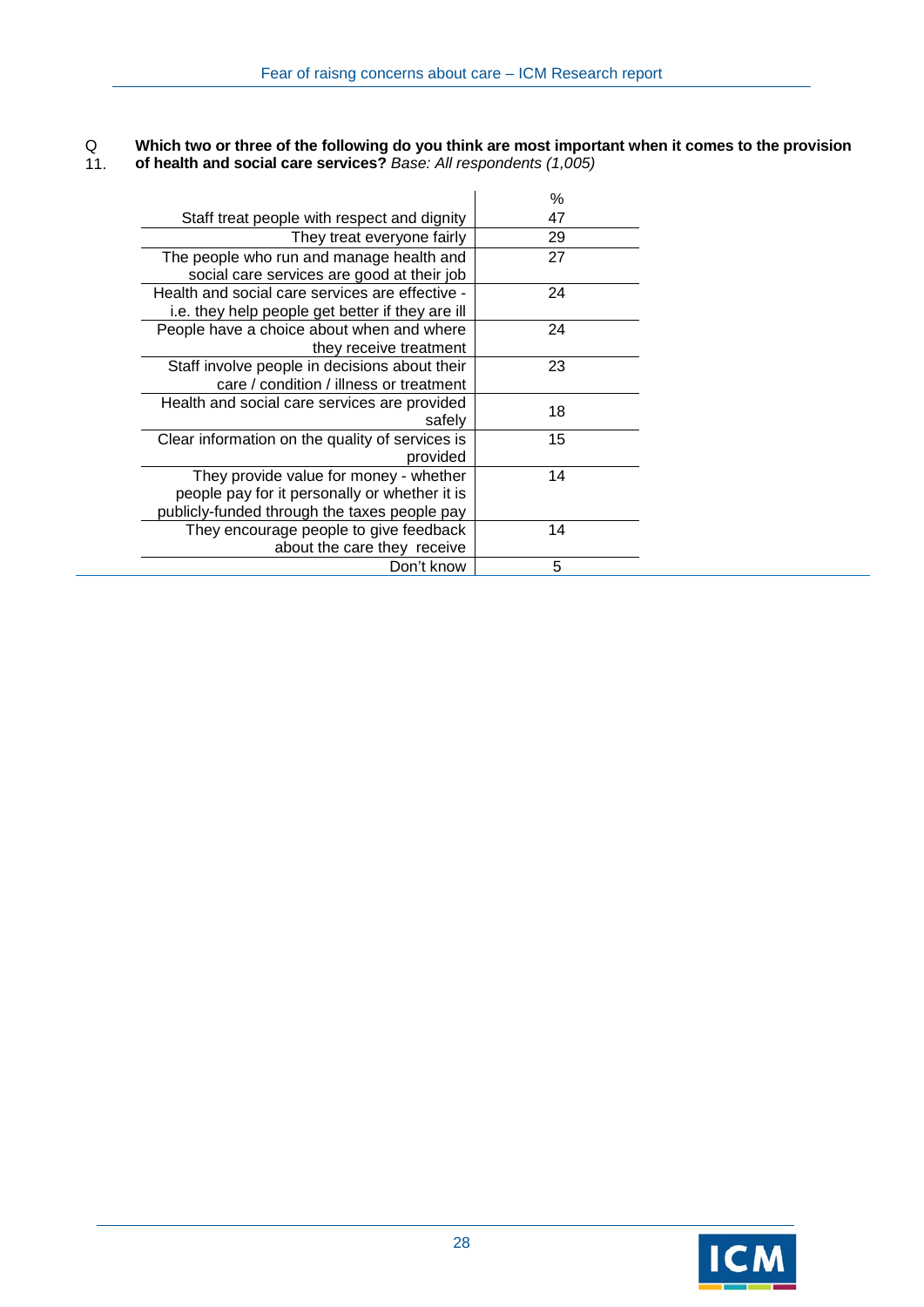# **Demographics**

#### **Gender**

|                          | <sup>0</sup><br>. |
|--------------------------|-------------------|
| aic                      |                   |
| $\overline{\phantom{a}}$ |                   |

**Age** 

|           | $\%$   |
|-----------|--------|
| 18-24     | 12     |
| $25 - 34$ | 16     |
| $35 - 44$ | 19     |
| $45 - 54$ |        |
| $55 - 64$ | 5      |
| $65+$     | ິ      |
| 18-24     | c<br>∠ |

#### **Tenure**

| %       |
|---------|
| 33      |
| 35      |
| 13      |
|         |
| $\star$ |
|         |
|         |
|         |

### **Working status**

|                                                             | %  |
|-------------------------------------------------------------|----|
| Full-time                                                   | 44 |
| Part-time                                                   | 12 |
| Not working but seeking work or temporarily unemployed/sick |    |
| Not working/Not seeking work                                |    |
| Retired                                                     | 24 |
| Student                                                     |    |
| Refused                                                     |    |

#### **Social Grade**

|    | o۱ |
|----|----|
|    |    |
|    | ְ  |
|    | oc |
| ⌒⌒ |    |
|    |    |
|    |    |